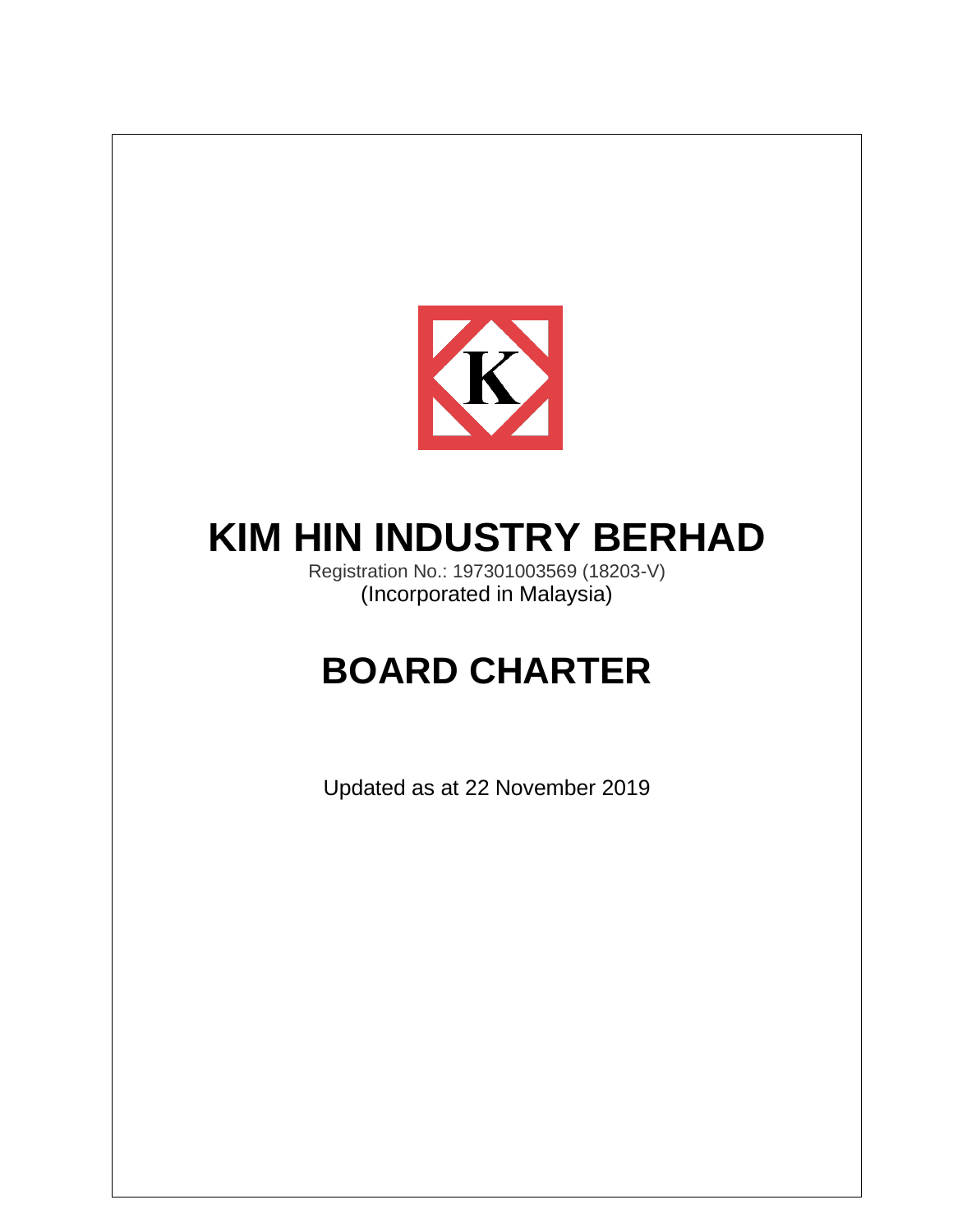# **TABLE OF CONTENTS**

| <b>Title</b>                                                                                                 | Page<br>No. |
|--------------------------------------------------------------------------------------------------------------|-------------|
|                                                                                                              | 3           |
|                                                                                                              | $3 - 4$     |
|                                                                                                              |             |
|                                                                                                              |             |
|                                                                                                              | $4 - 5$     |
| 4. ROLES AND RESPONSIBILITIES OF THE BOARD, THE EXECUTIVE<br>CHAIRMAN, GROUP MANAGING DIRECTOR AND DIRECTORS | $5 - 10$    |
|                                                                                                              | 10          |
|                                                                                                              | $10 - 11$   |
|                                                                                                              | $11 - 12$   |
| 8. CODE OF CONDUCT AND ETHICS FOR DIRECTORS                                                                  | $12 - 14$   |
|                                                                                                              | $14 - 22$   |
|                                                                                                              | $23 - 25$   |
|                                                                                                              | $25 - 26$   |
|                                                                                                              | 26          |
| 13. ACCESS TO INDEPENDENT PROFESSIONAL ADVICE                                                                | 27          |
| 14. COMMUNICATIN WITH STAKEHOLDERS                                                                           | 27          |
|                                                                                                              | $27 - 28$   |
|                                                                                                              | 28          |
| 17. REVIEW OF BOARD PERFORMANCE AND CHARTER                                                                  | 28          |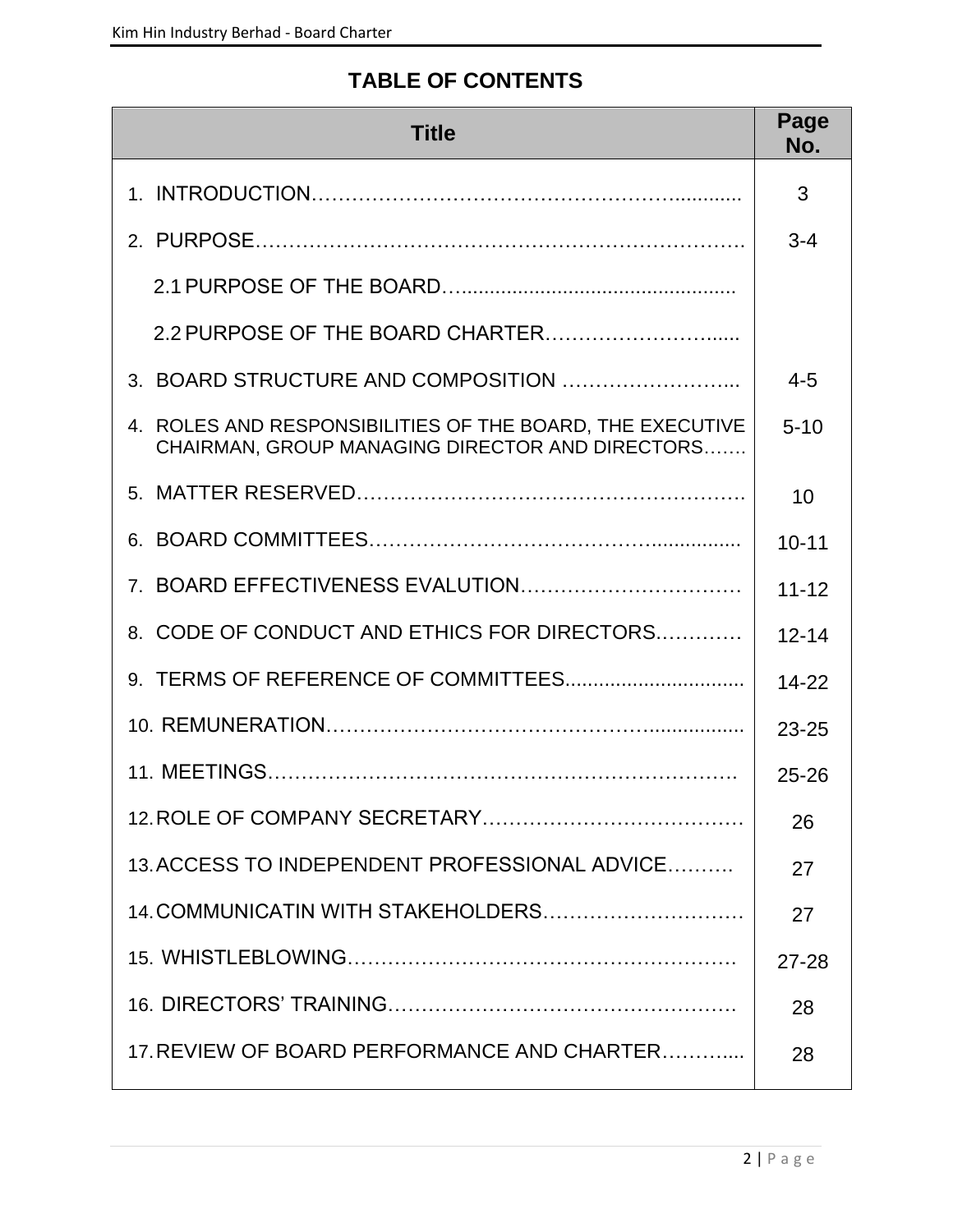#### **1 INTRODUCTION**

1.1 The Board Charter of Kim Hin Industry Berhad ("Kim Hin" or "the Company") sets out the Board's strategic intent and outlines the roles and matters that reserved for the Board, the role and responsibilities of Directors, various Board Committees and those which it delegates to Management.

#### 1.2 **Vision of Kim Hin**

The vision of Kim Hin is to be a world class ceramic tile producer and distributor by providing products and services of superior values and by sustaining consistent long term growth in volume and profitability.

# 1.3 **Mission of Kim Hin**

- Achieving responsible and balanced commercial success;
- Satisfying customers' needs;
- Enhancing shareholders' values and to provide fair returns to shareholders;
- Providing rewarding careers to employees;
- Having mutually beneficial relationship with business associates; and
- Participating and contributing effectively towards nation building.

#### 1.4 **Corporate Value of Kim Hin**

- A role model and a good corporate citizen;
- Provide the highest quality products and values to customers;
- Commitment to employees' welfare and wellbeing;
- To instill a culture of discipline, integrity, teamwork and proactivity amongst staff.

#### **2 PURPOSE (MCCG PRACTICE 2.1)**

#### **2.1 Purpose of the Board**

- 2.1.1 The business and affairs of Kim Hin shall be managed by, or under the direction of, the Board of Directors ("**Board**").
- 2.1.2 The purpose of the Board of Kim Hin are as follows:
	- To govern and set the strategic direction of the Company;
	- To ensure the long-term success of a Company and the delivery of sustainable value to its stakeholders;
	- To discharge its fiduciary duties and leadership functions while exercising oversight on Management.
	- Approve major policy and management decisions;
	- Adopt or change The Articles of Association of the company;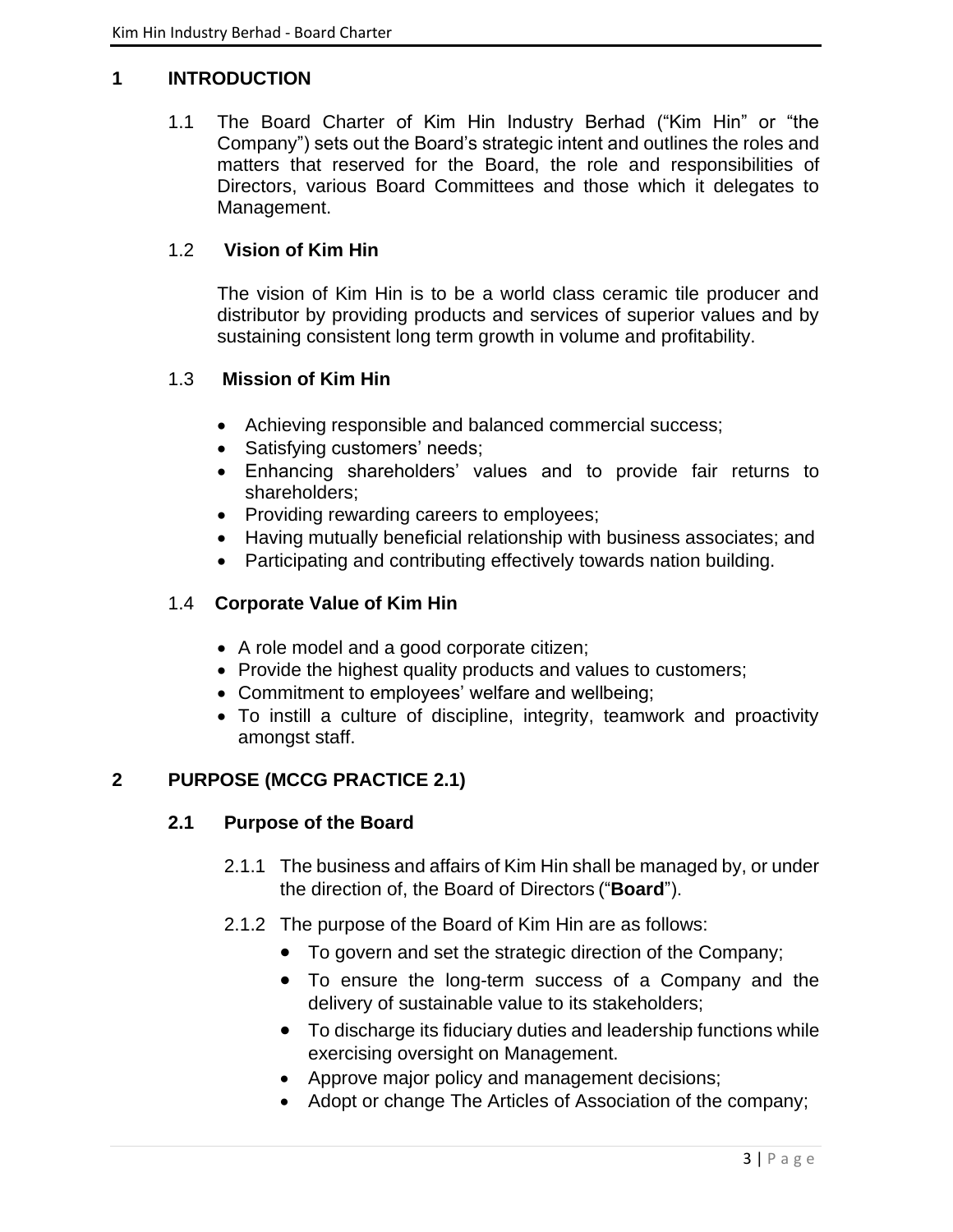- Approve changes in policies of the company and its subsidiaries.
- Ensuring that the Group adheres to high standards of ethics and corporate behavior in accordance with the Code of Conduct for Directors<sup>2</sup>. Directors are required to comply with the Code of Conduct for Directors' which amongst others includes the declaration of any personal, professional or business interest, direct or indirect which may conflict with directors responsibilities as a Board Member and to refrain from voting such transaction with the Group.

# **2.2 Purpose of the Board Charter**

2.2.1 The purpose of the Board Charter are as follows:

- To serves as a source reference and literature that guides the governance and conduct of the Board;
- To provide insights to the Board in discharging their fiduciary duties and leadership functions;
- To assist the Board in the assessment of the performance of the individual Directors, Board Committees;
- To serves as a reference for exercising oversight on Management and internal control;
- To serve as an avenue to communicate the Company's approach to governance.

This Charter is available on Kim Hin's website at: www.kimhin.com.my, About Corporate Governance and shall be review on a periodic basis and may amend it from time to time.

# **3 BOARD STRUCTURE AND COMPOSITION (MCCG2017 PRINCIPLE A II)**

# **Board Structure**



3.1 The Board shall comprise not less than two (2) nor more than eleven (11) Directors. At any one time, at least two (2) or the majority of the Board members, whichever is higher, shall be Independent Non-Executive Directors. (MCCG Practice 4.1)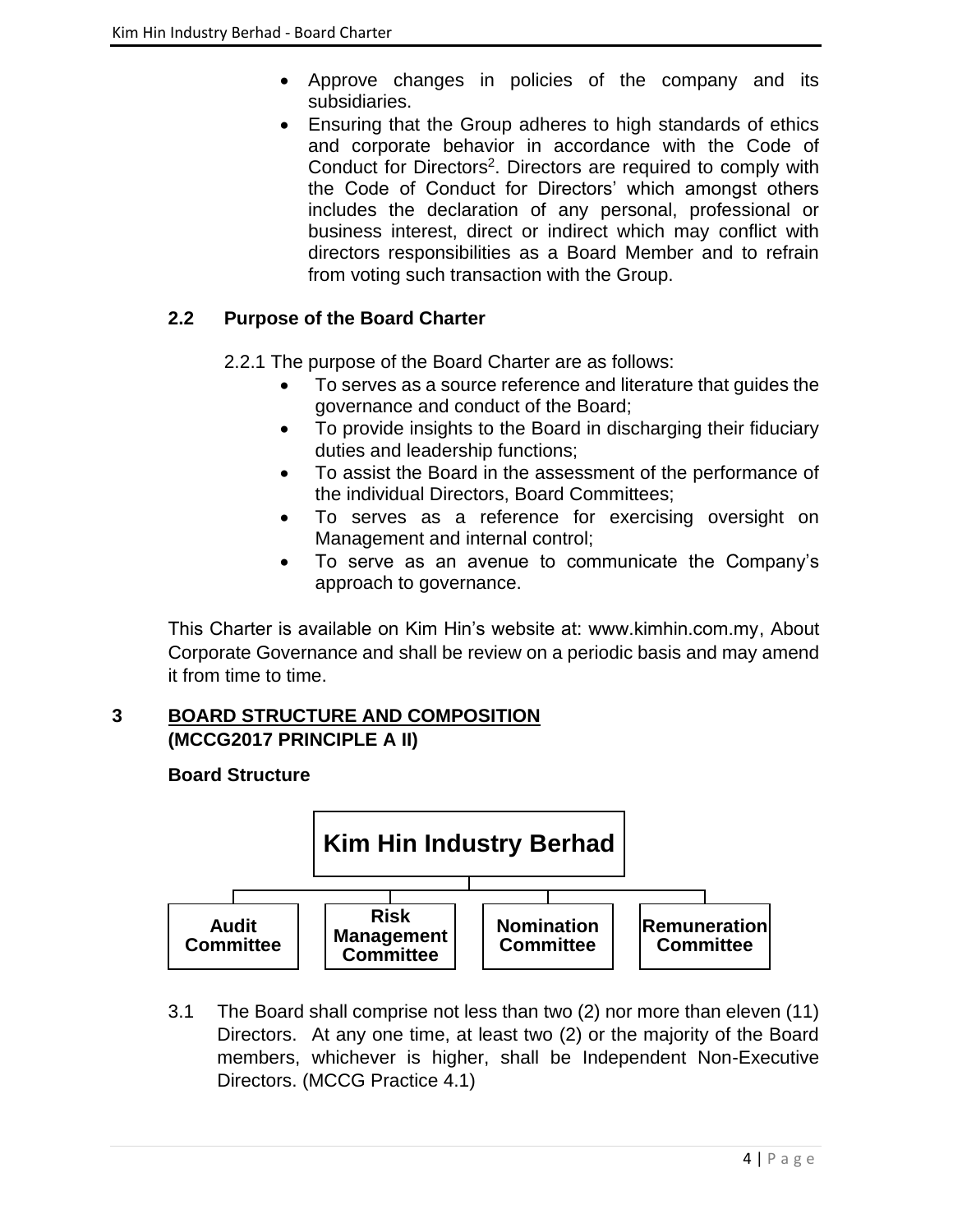- 3.2 As prescribed under Practice No. 4.2 of the Malaysian Code on Corporate Governance 2017 ("MCCG"), the tenure of an independent director should not exceed a cumulative term of nine (9) years. Upon completion of the nine (9) years, an independent director may continue to serve on the board subject to the director's re-designation as a non-independent director.
- 3.3 If the Board intends to retain an Independent Non-Executive Director beyond nine (9) years, it shall justify and seek annual shareholders' approval. If the Board continues to retain the Independent Non-Executive Director after the twelfth (12) year, the Board shall seek annual shareholders' approval through a two-tier voting process. Under the twotier voting process, shareholders' votes will be cast in the following manner at the same shareholders' meeting:
	- Tier 1: Only the Large Shareholder(s) of the Company votes.
	- Tier 2: Shareholders other than Large Shareholder(s) votes.
- 3.4 The appointment of Mr. Fong as the Senior Independent Director, provides an additional channel for the Independent Directors to voice any opinions or concerns that they have believe have not been properly considered or address by the Board.
- 3.5 Members of the Board should possess the relevant knowledge, skills, competencies, functional and management experience, characteristics and mind-set to contribute effectively to the Board. The Board shall also regularly review its membership to ensure the Board remains relevant and should formalise its succession planning practices.
- 3.6 Directors may relinquish their membership on the Board with prior written notice to the Group Secretary, subject to compliance with the provisions of the Companies Act, Main Market Listing Requirements and the Company's Constitution.

# **4. ROLES AND RESPONSIBILITIES OF THE BOARD, THE EXECUTIVE CHAIRMAN, GROUP MANAGING DIRECTOR AND DIRECTORS (COMPANIES ACT 2016 SECTION 211(1), SECTION 216(2), MCCG PRINCIPLE A I)**

# **4.1 The Board Responsibilities**

The responsibilities of the Board of Kim Hin include the following:

- 4.1.1 Establishing strategic plans, objective, mission for the long term success of the organization;
- 4.1.2 Review, challenge and approve management's proposal on a strategic plan for the Group by bringing objectivity and breadth of judgment to the strategic planning process;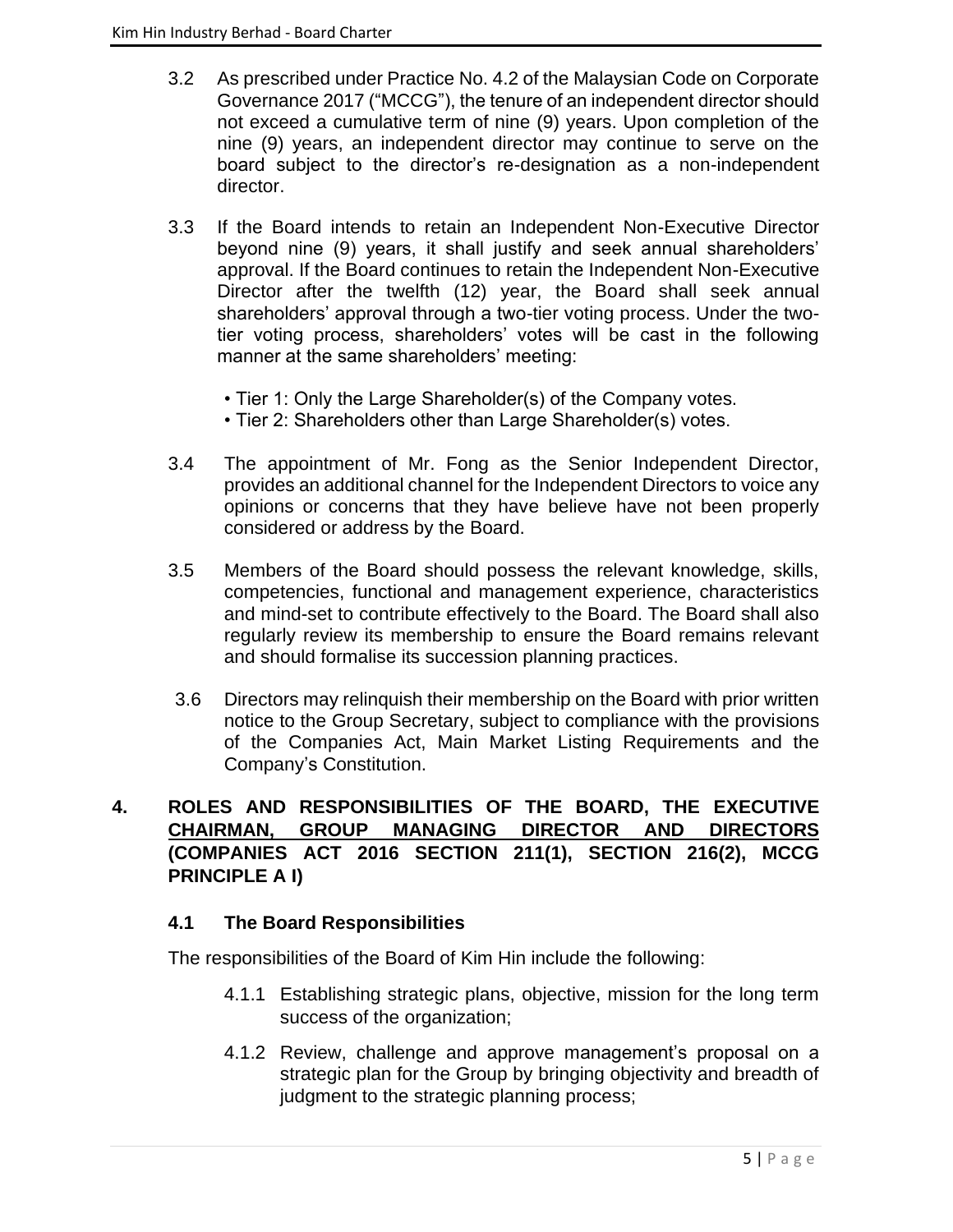- 4.1.3 Responsible for the delivery of sustainable value to its stakeholders, to govern and set the strategic direction of the Company while exercising oversight on management. The Board is responsible to optimize the business development, performance and growth of the Companies and its subsidiaries;
- 4.1.4 Setting the appropriate tone at the top, providing thought leadership and championing good governance and ethical practices throughout the Company;
- 4.1.5 Monitoring the implementation of strategic plans by management and the strategies plans on economic, environmental, safety & health, social and governance considerations underpinning sustainability of the Company;
- 4.1.6 Overseeing the performance of the Group's business, identifying principal risks of the business and conducting and ensuring a sound framework for internal controls and risk management;
- 4.1.7 Ensure that the senior management has the necessary skills and experience, and there are measures in place to provide for the orderly succession of board and senior management;
- 4.1.8 Ensure the integrity of the Company's financial and non-financial reporting;
- 4.1.9 Together with senior management, promote good corporate governance culture within the Company which reinforces ethical, prudent and professional behavior; and
- 4.1.10 To foster a healthy corporate governance culture which is founded on the principles of transparency, objectivity and integrity set the "tone from the top" by formalising and committing to ethical values.

# **4.2 Executive Chairman Responsibilities**

The responsibilities of the Executive Chairman include the following:

- 4.2.1 Providing leadership for the board so that the board can perform its responsibilities effectively;
- 4.2.2 To explore and initiate new business;
- 4.2.3 To oversee the whole organization of the Company and is accountable to the Board of Directors for the organization's profitability;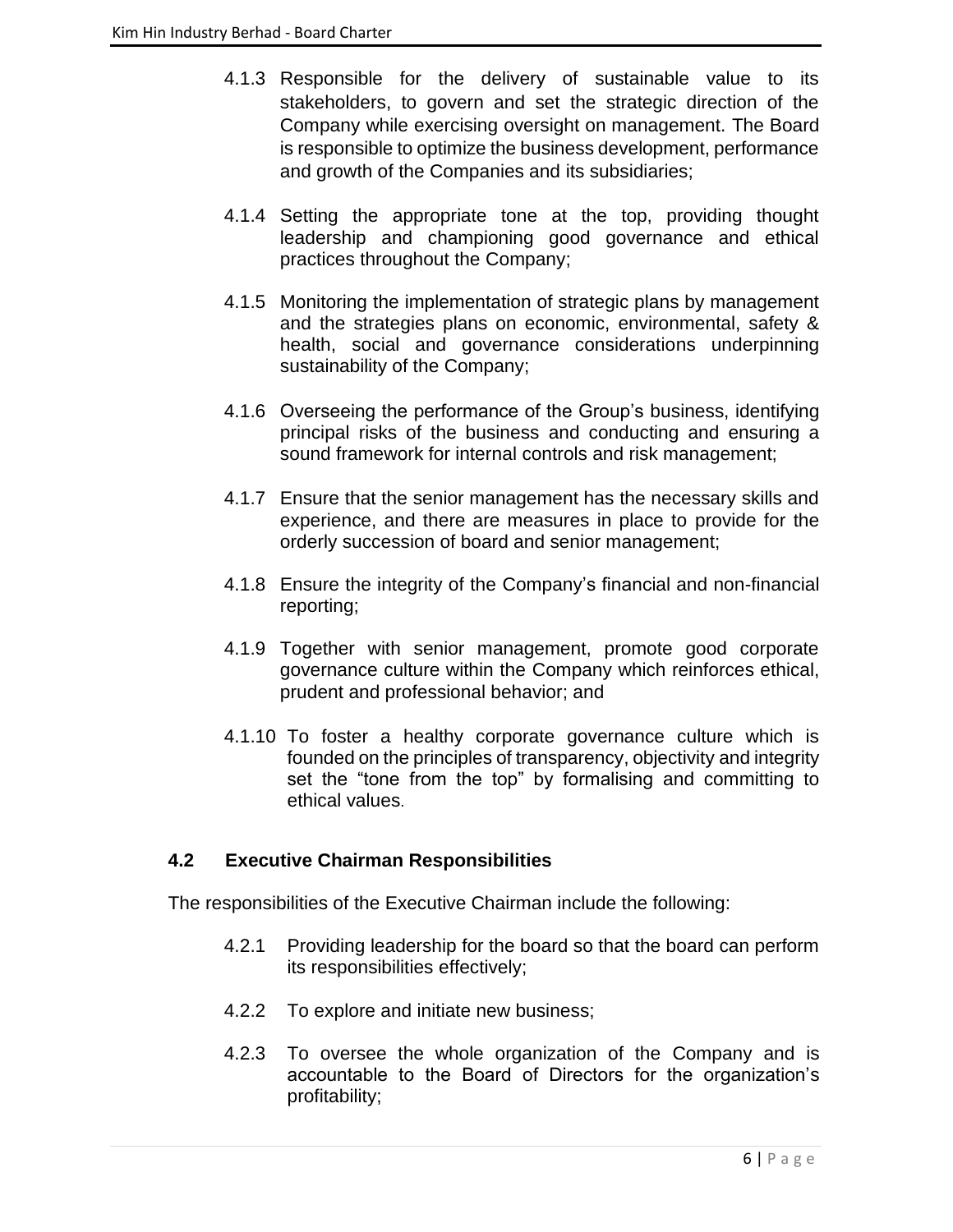- 4.2.4 Ensuring that board members receive complete and accurate information in a timely manner;
- 4.2.3 Chair the board meetings and discussion and managing the interface between board and management;
- 4.2.4 Ensuring appropriate steps are taken by the board and the management to provide effective communication with stakeholders and that their views are communicated to the board as a whole; and
- 4.2.5 Leading the board in establishing and monitoring good corporate governance practices in the Company.

# **4.3 The Group Managing Director Responsibilities**

The Group Managing Director's principal responsibility is to manage the overall operations of the Group by ensuring that the Group achieves its short and long term objectives in accordance with the defined objectives outlined in the business plan. The Group Managing Director's job functions cover the following:

- 4.3.1 To develop objectives, strategies, directions and policies for the successful management of the Group;
- 4.3.2 To plan, organise and control the operations of the group of companies;
- 4.3.3 To review and analyse results of operations in relation to budgets and objectives and ensure proper steps are taken to correct unsatisfactory conditions;
- 4.3.4 To be ultimately responsible for the effective implementation of the company's quality management system by:
	- Chairing the management review meeting.
	- Providing support to implement quality improvements.
	- Reviewing and approving the issuance of Quality Manual.
- 4.3.5 To act on behalf of the Executive Chairman in his absence.

#### **4.3 ROLE OF INDIVIDUAL DIRECTORS (MCCG PRACTICE 1.1)**

#### **The role and responsibilities of individual directors**

4.3.1 A Director shall at all times exercise his powers for a proper purpose and in good faith in the best interest of the Company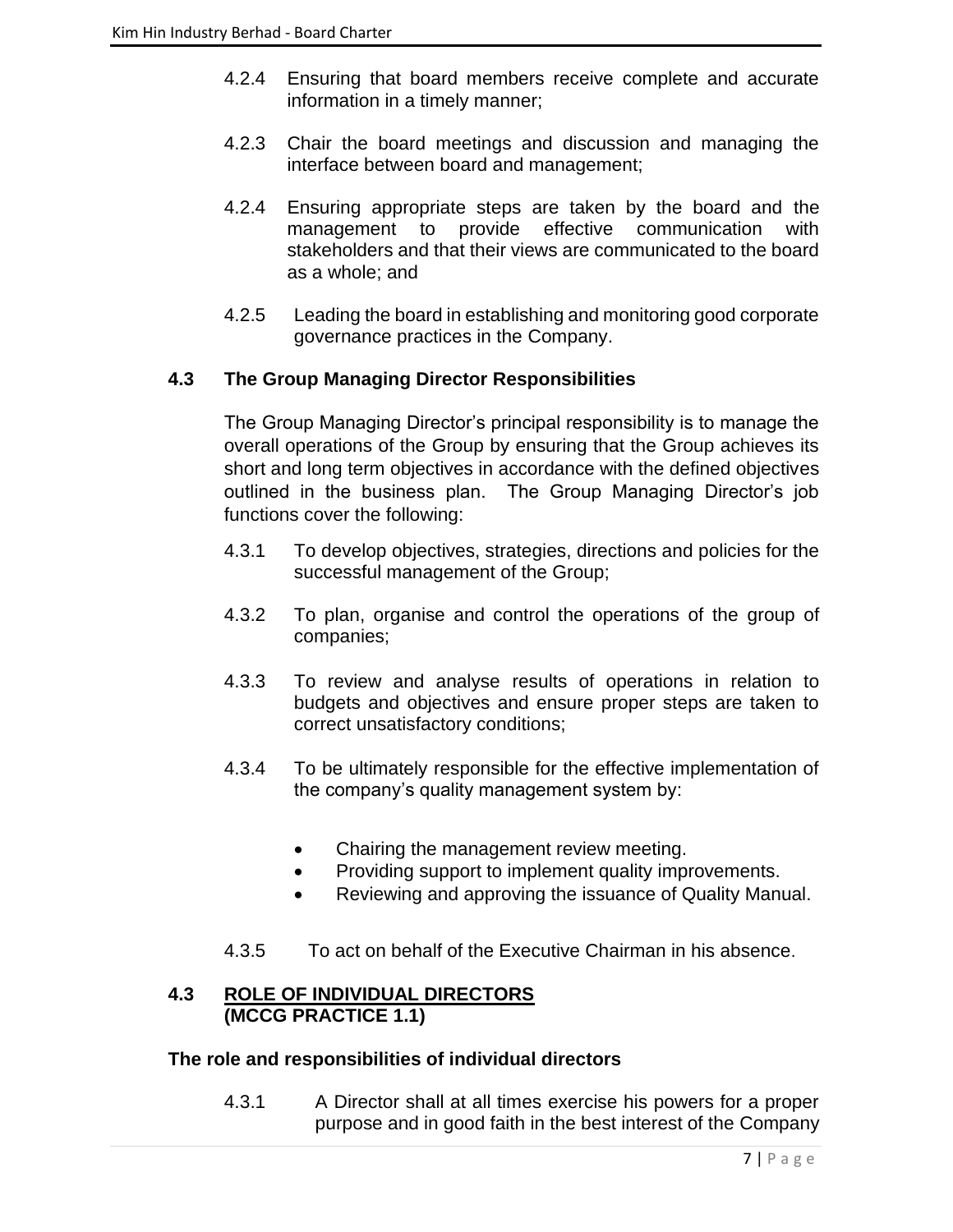and shall act honestly and use reasonable care, skill and diligence in the discharge of the duties of his office and shall not make use of any information acquired by virtue of his position to gain directly or indirectly an improper advantage for himself or for any other person or to cause detriment to the Company.

- 4.3.2 An individual director must not exceed any authority conferred on him by a resolution of the board.
- 4.3.3 A Director shall at all times avoid conflicts of interest, and shall as soon as practicable after the relevant facts have come to his/her knowledge, declare the nature of his/her interest at a meeting of the directors of the Company. Every Director shall give notice to the Company of such events and matters relating to him/her as may be necessary or expedient to enable the Company and its officers to comply with the requirements of the Company Act.
- 4.3.4 A director must not misapply the Company's property. A director will be liable to account to the Company for any loss caused by a misapplication of corporate assets in which he or she participated, where he or she knew or ought to have known that the relevant act was a misapplication. A director must not assume or pass to any other person any contract or business opportunity which arises out of the business of the Company.
- 4.4.5 If the Company is in financial difficulties, the director should call a board meeting to advise his fellow directors. A careful evaluation of the situation must be carried out at the earliest possible opportunity with the aid of professional advisers to establish the best course to take. It should be noted that these provisions apply to any person who is or was a director of a Company which subsequently goes into insolvent liquidation and it is not possible to escape liability simply by resigning as a director.
- 4.3.5 In line with the Guidance No. 1.1 of the MCCG, the Board of Directors has the following key responsibilities-
- (a) Promote good corporate governance culture within the Group which reinforces ethical, prudent and professional behaviour;
- (b) Review, challenge and decide on Management's proposal on matters as set out in the Group Corporate Authority Manual document, which includes the overall corporate strategy, business plan, budget and regulatory plan, and monitor the implementation by Management;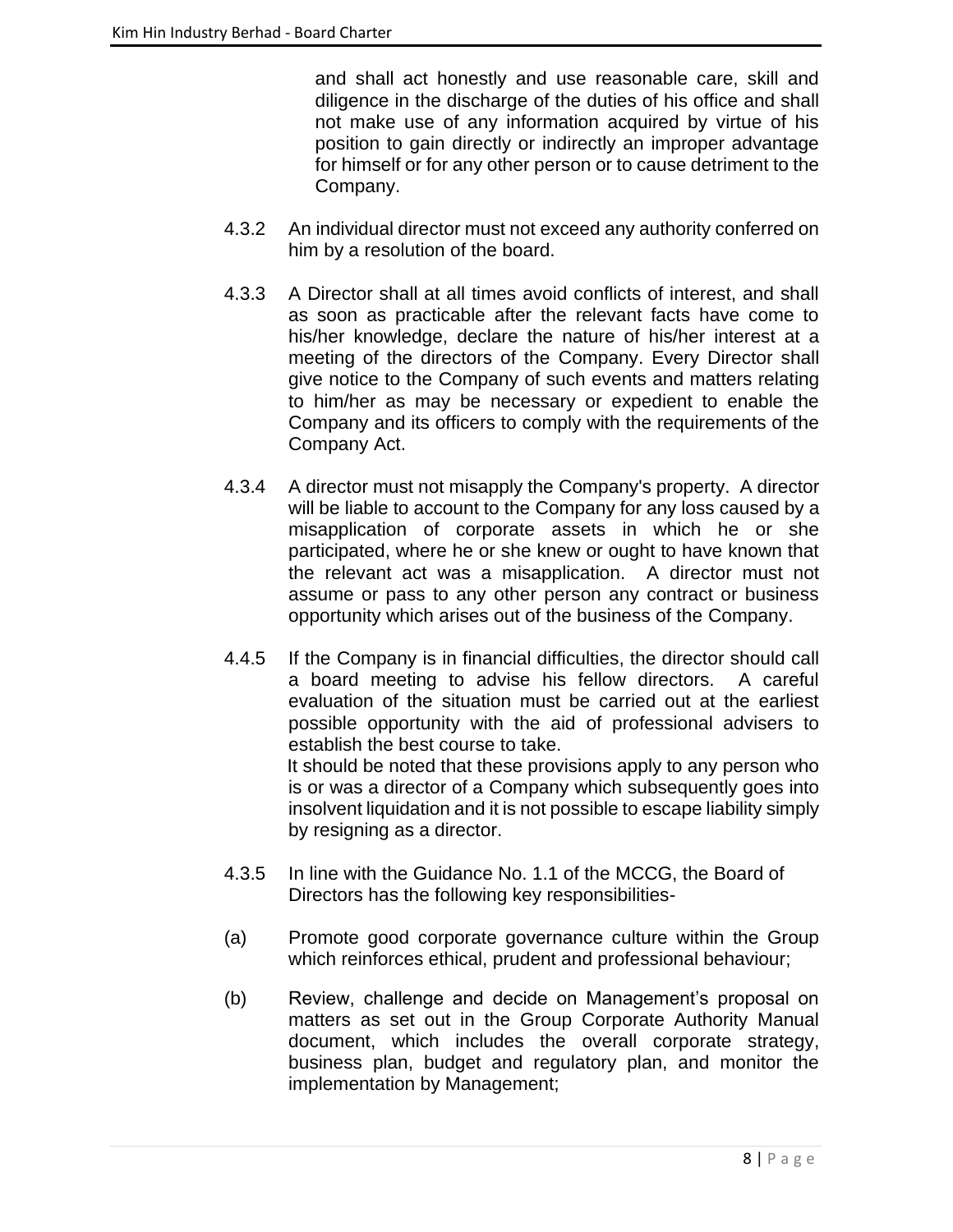- (c) Review and approve strategic initiatives including corporate business restructuring or streamlining and strategic alliances, to ensure that they support long-term value creation.
	- (d) Oversee the conduct of the Group's businesses to evaluate and assess management performance whether the businesses are being properly managed;
	- (e) Assess and identify the principal risks of the Group's businesses in recognition that business decisions involve the taking of appropriate risks;
	- (f) Set the risk appetite within which the Board expects Management to operate, and ensure that there is an appropriate risk management framework to identify, analyse, evaluate, manage and monitor significant financial and non-financial risks;
	- (g) Approve the nomination, selection, succession policies, and remuneration packages for the Board members, Board Committee members and the annual manpower budget for the Group including managing succession planning, appointing, training, fixing the compensation of, and where appropriate replacing senior management or key management personnel;
	- (h) Review and approve the Financial Statements encompassing annual audited accounts and quarterly reports, dividend policy, credit facilities from financial institutions and guarantees;
	- (i) Review and approve the Audit Committee Report, Risk Management and Internal Control Statement for the Annual Report;
	- (j) Prepare a Corporate Governance Statement/Report on compliance with the MCCG for the Annual Report;
	- (k) Approve the appointment of external auditors and their related audit fees;
	- (l) Carry out or perform such other functions necessary for the discharge of its fiduciary duties under the relevant laws, rules and regulations.

# **4.4 Role of the Independent Non-Executive Director**

The role and responsibilities of individual directors Independent Non-Executive Director include:

4.5.1 Non-executive directors are responsible to focus on board matters and not stray into 'executive direction', thus providing an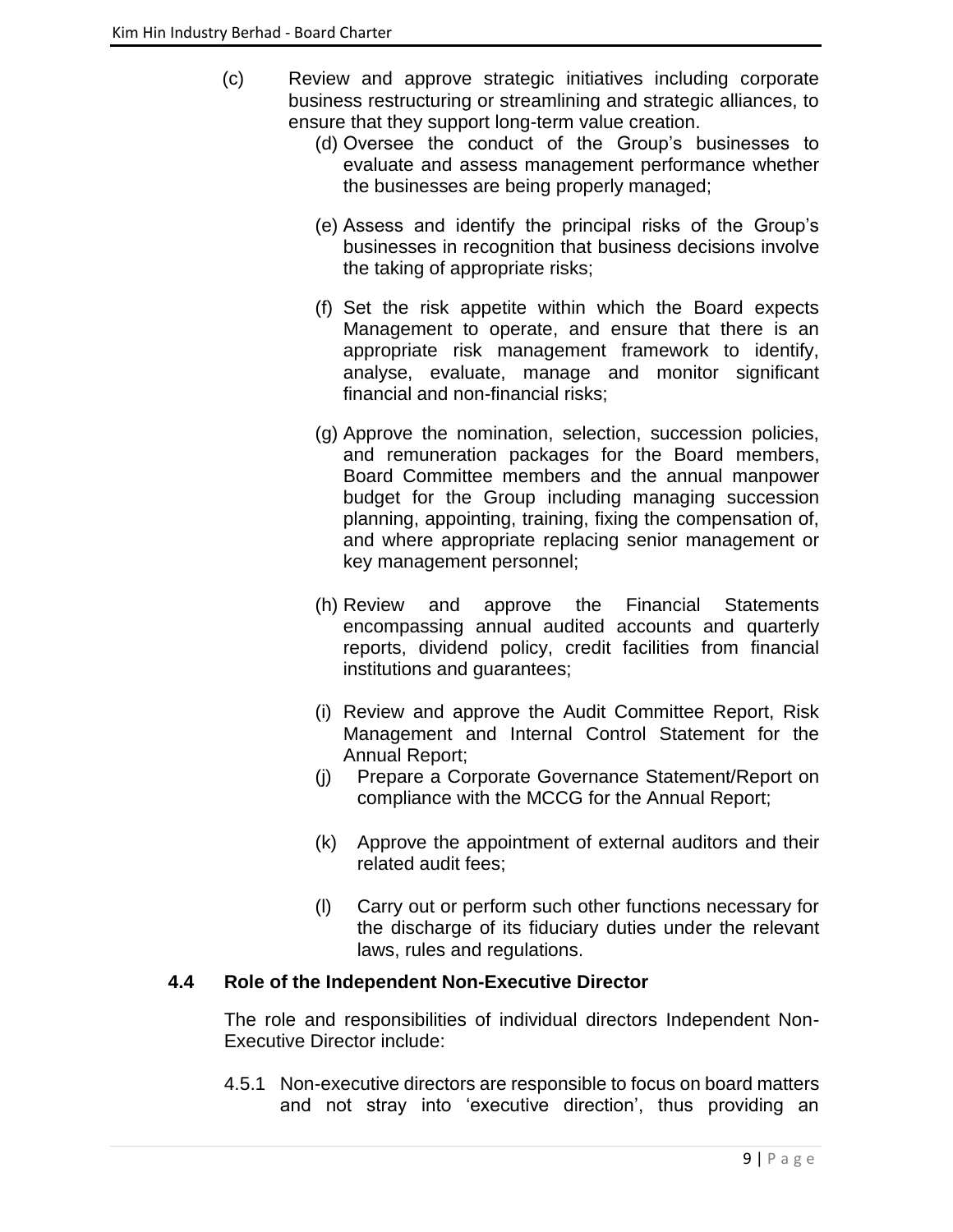**independent view** of the Company that is removed from the dayto-day running and are appointed to the board to bring:

- Independence
- *impartiality*
- wide experience
- special knowledge
- personal qualities
- 4.5.2 The key responsibilities of NEDs can be said to include the following:

#### Strategic direction

To provide a creative and informed contribution and to act as a constructive critic in looking at the objectives and plans devised by the chief executive and the executive team.

#### Monitoring performance

Monitoring the performance of executive management, especially with regard to the progress made towards achieving the determined Company strategy and objectives. They have a prime role in appointing, and where necessary removing, executive directors and in succession planning.

#### **5. MATTERS RESERVED (MCCG PRACTICE 2.1)**

The matters reserved for the Board include:

- 5.1 The strategic plans, budgets, business plans and development of the Company and the subsidiaries;
- 5.2 The acquisition and disposal of the Company; and
- 5.3 Changes in the key policies, procedures and delegated authority limits of the Group.

#### **6. BOARD COMMITTEES (MCCG PRCATICE 2.1)**

- 6.1 The Board has delegated some of its powers and functions to each of the following Board Committees to assist it in carrying out its responsibilities:
	- (a) Audit Committee ("AC")
		- The AC assists and supports the Board's responsibility of overseeing the Group's operations by providing a means for reviewing the Group's processes for producing financial data, its internal controls, and policies and procedures to assess the suitability, objectivity and independence of the Group's external auditor and internal audit function.
	- (b) Nomination & Remuneration Committee ("NRC")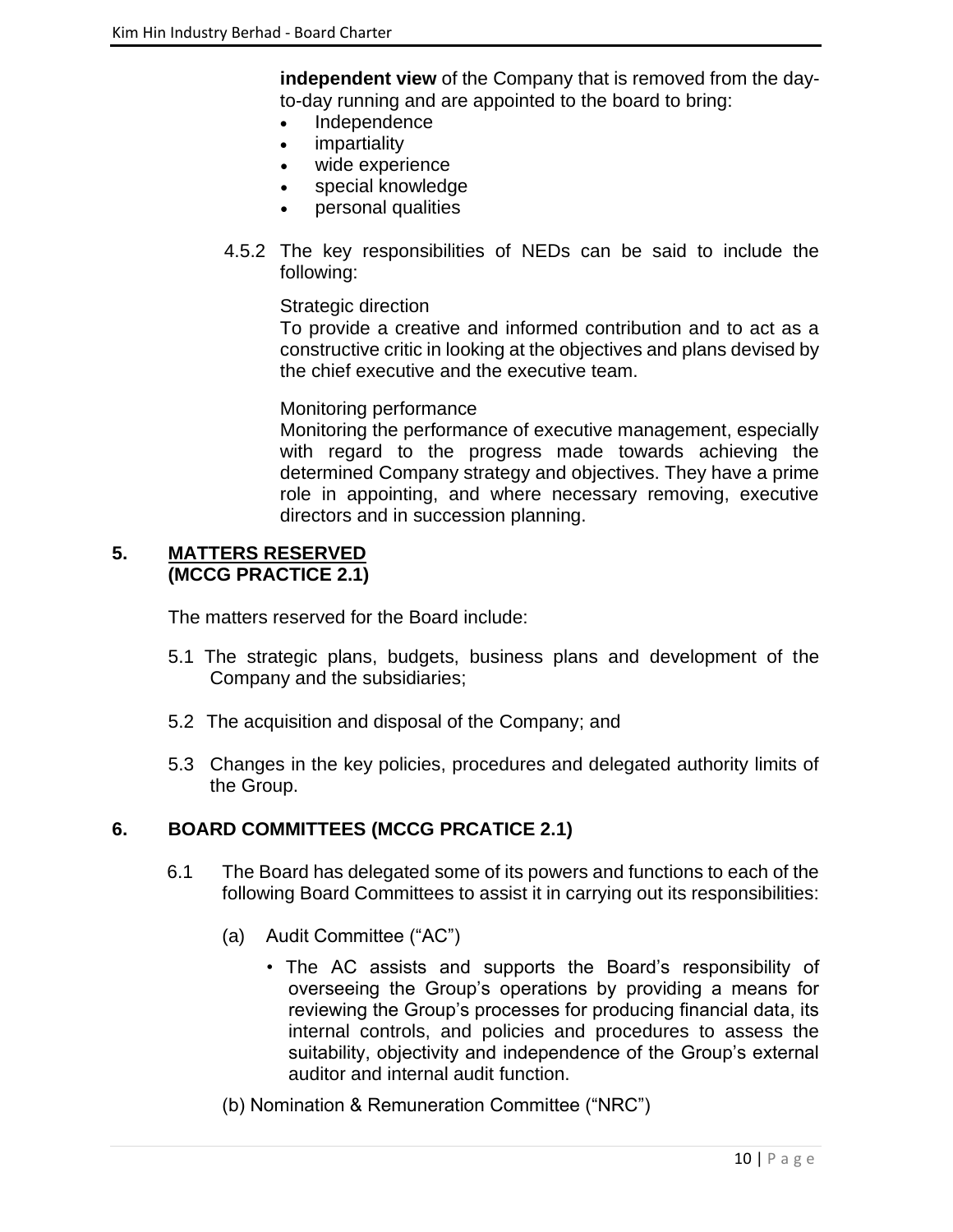- The NRC oversees matters related to the nomination of new Directors, annually reviews the required mix of skills, experience and other requisite qualities of Directors as well as undertakes the annual assessment of the effectiveness of the Board as a whole, its Committees and the contribution of each individual Director;
- The NRC is also primarily responsible for recommending to the Board the remuneration framework for Directors, reviewing the remuneration package for Executive Directors and Senior Management; and
- (c) Risk Management Committee ("RMC")
	- The RMC is primarily responsible for assisting the Board in overseeing the risks management framework and policies within the Group and reviews the efficacy of internal controls within the Group.
- 6.2 The Chairman of the respective Committees shall report and update the Board on significant issues and concerns discussed and where appropriate, make the necessary recommendations to the Board.

# **7. BOARD EFFECTIVENESS EVALUTION (MCCG PRACTICE 5.1)**

7.1 Board Compensation Review

It is appropriate for the Company to report once a year to the Nomination Committee the status of its Board compensation in relation to other similar-sized Malaysian companies.

The Board believes that a meaningful portion of a Director's compensation should have a direct linkage with corporate performance as part of a Director's total compensation

Changes in Board compensation, if any, should come at the suggestion of the Nomination Committee, but with full discussion and concurrence by the Board.

7.2 Assessing the Board's Performance

The Nomination Committee is responsible to report annually to the Board an assessment of the Board's and its committees' performance. This will be discussed with the full Board. This should be done following the end of each fiscal year and at the same time as the report on Board membership criteria.

The Nomination Committee will evaluate each individual director's contributions to the effectiveness of the Board and the relevant Board committees. The results of such evaluation will be discussed with the committee and/or the Board.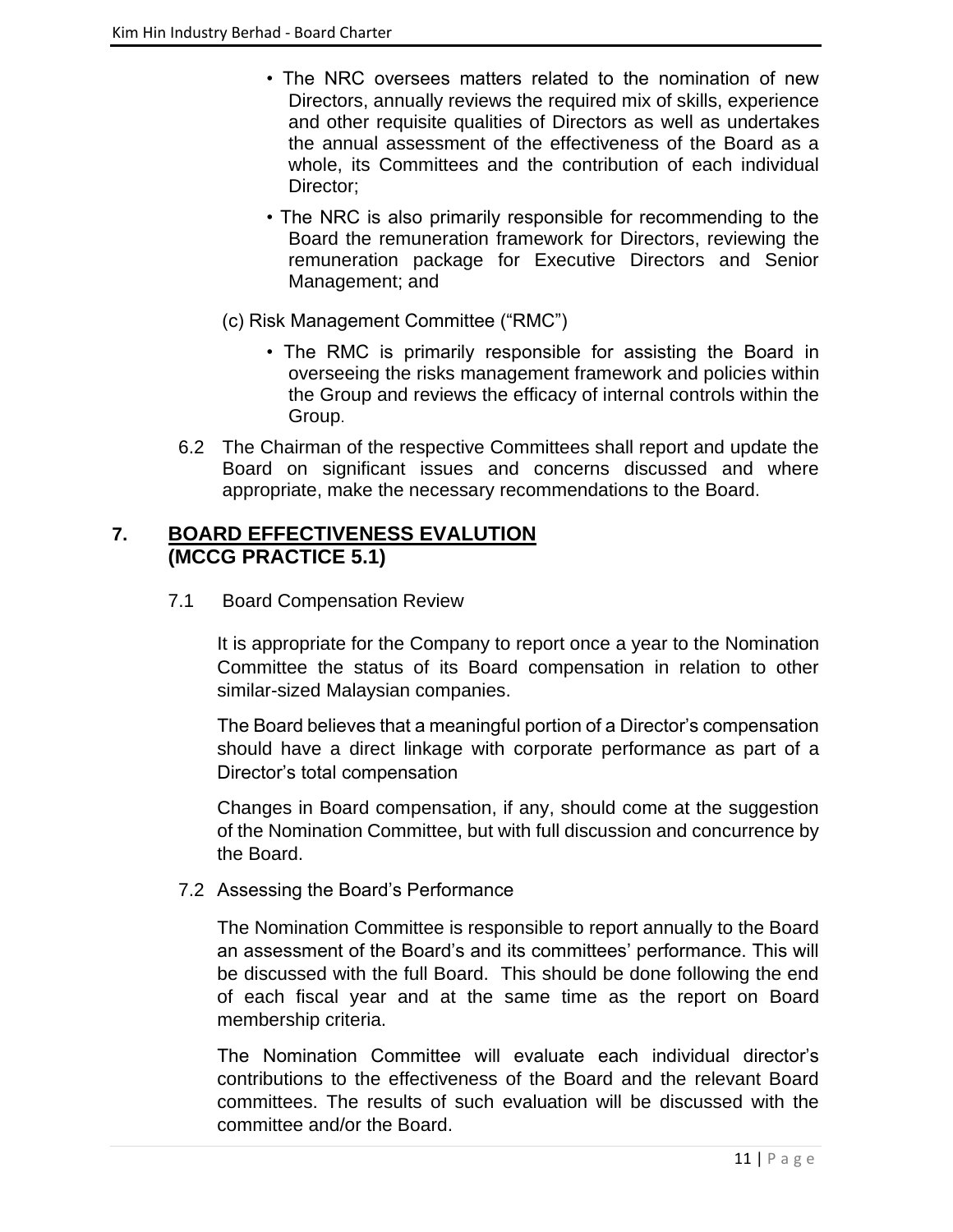7.3 Directors' Training and Development

In addition to the mandatory programmes as required by the Bursa Securities, Board members are encouraged to attend training programmes conducted by highly competent professionals and which are relevant to the Company's operations and business. The Board will assess the training needs of the Directors and ensure the Directors have access to continuing education programme. The Board shall disclose in the Annual Report the trainings attended by the Directors.

# **8 CODE OF CONDUCT AND ETHICS OF DIRECTORS (MCCG PRACTICE 3.1)**

Code of Conduct and Ethics for Directors

In the performance of their duties, the directors should at all times observe the following Codes of Conduct:

- 8.1 Corporate Governance
	- 8.1.1 Should have a clear understanding of the aims and objectives, capabilities and capacity of the Company;
	- 8.1.2 Should devote time and effort to attend meetings and to know what is required of the board and each of its directors, and to discharge those functions;
	- 8.1.3 Should ensure at all times that the Company is properly managed and effectively controlled;
	- 8.1.4 Should stay abreast of the affairs of the Company and be kept informed of the Company's compliance with relevant legislations and contractual requirements;
	- 8.1.5 Should insist on being kept informed on all matters of importance to the Company in order to be effective in corporate management;
	- 8.1.6 Should limit his directorship of companies to a number in which he can best devote his time and effectiveness; each director is an own judge of his abilities and how best to manage his time effectively in the Company in which he holds directorship;
	- 8.1.7 Should have access to the advice and services of the Company Secretary, who is responsible to the board to ensure proper procedures, rules and regulations are complied with;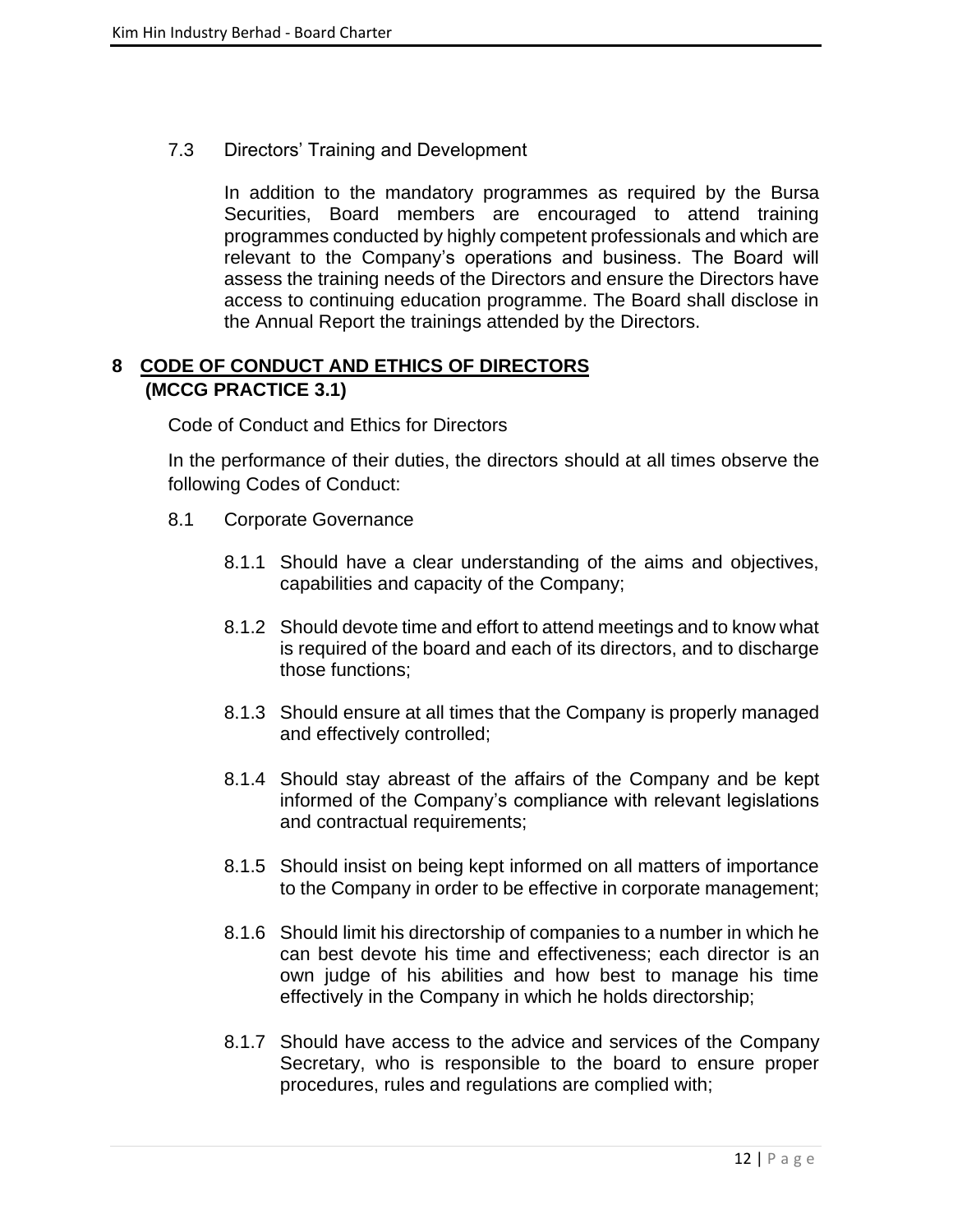- 8.1.8 Should at all times exercise his powers for the purposes they were conferred, for the benefit and prosperity of the Company;
- 8.1.9 Should disclose immediately all contractual interests whether directly or indirectly with the Company;
- 8.1.10 Should neither divert to his own advantage any business opportunity that the Company is pursuing, nor may he use confidential information obtained by reason of his office for his own advantage or that of others;
- 8.1.11 Should at all times act with utmost good faith towards the Company in any transaction and to act honestly and responsibly in the exercise of his powers in discharging his duties; and
- 8.1.12 Should be willing to exercise independent judgment and, if necessary, openly oppose if the vital interest of the Company is at stake.
- 8.2 Relationship with Shareholders, Employees, Creditors and Customers
	- 8.2.1 Should be conscious of the interest of shareholders, employees, creditors and customers of the Company;
	- 8.2.2 Should at all times promote professionalism and raise competency of management and employees; and
	- 8.2.3 Should ensure adequate safety measures and provide proper protection to workers and employees at work places.
- 8.3 Social Responsibilities and the Environment
	- 8.3.1 Should ensure that necessary steps are taken in accordance with the law to properly wind-up or strike off the Company register if the Company has not commenced business or has ceased to carry on business and is not likely to commence business in future or again to carry on business as the case may be;
	- 8.3.2 Should adopt an objective and positive attitude and give the utmost cooperation for the common good when dealing with governmental authorities or regulatory bodies;
	- 8.3.3 Should ensure effective use of natural resources and to improve quality of life by promoting corporate social responsibilities;
	- 8.3.4 Should be more proactive to the needs of the community and to assist in society related programme in line with the aspirations of the concept of "Caring Society"; and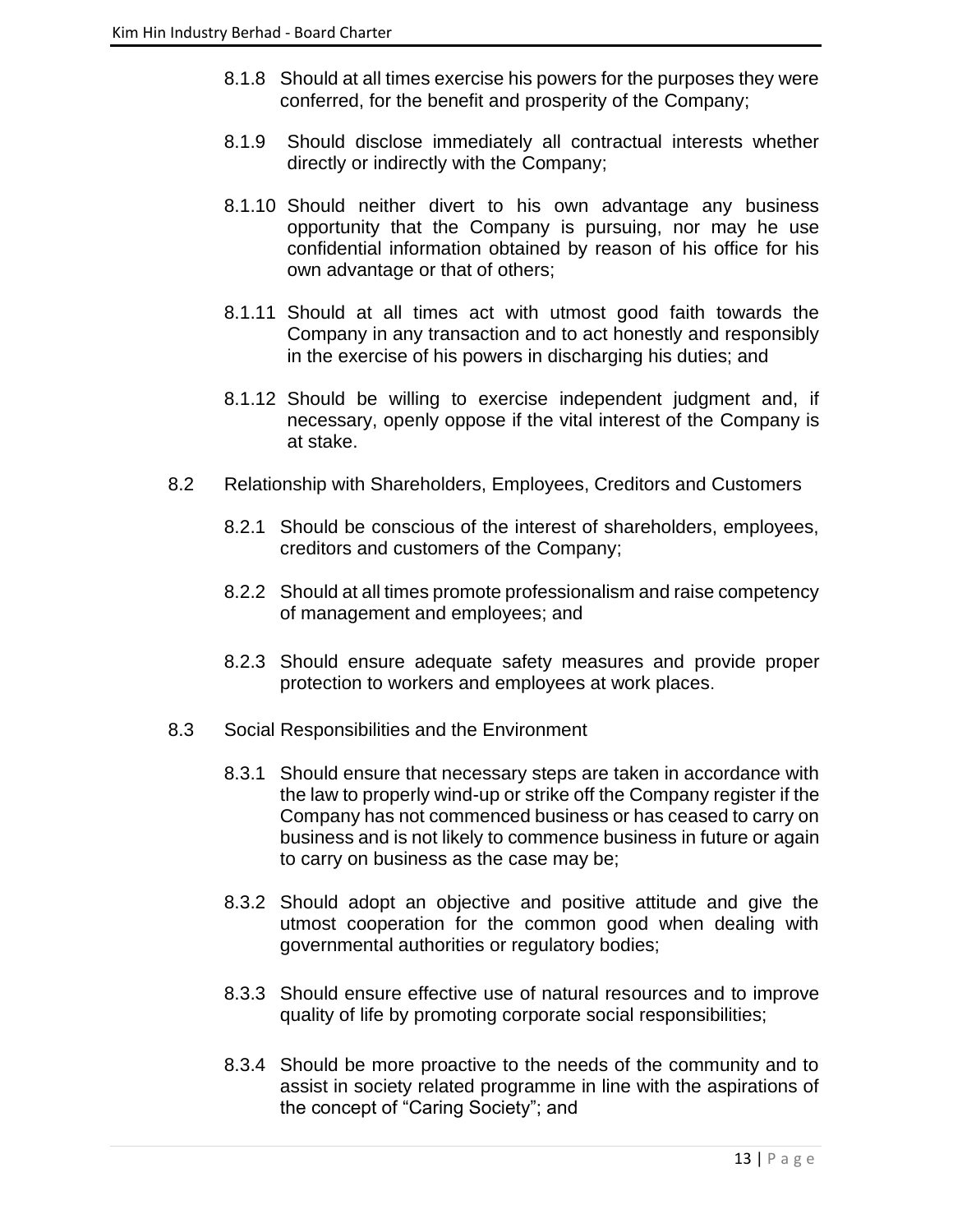8.3.5 Should ensure that the activities and the operations of the Company do not harm the interest and well-being of the society at large and to assist in the fight against inflation.

The Board shall formalise and maintain a set of ethical standards of behaviour expected of all Directors, Management, employees and, where applicable, counterparts and business partners through the Group's Code of Business Conduct and together with Management, implement its policies and procedures, which include managing conflicts of interest, preventing the abuse of power, corruption, insider trading and money laundering.

# **9 TERMS OF REFERENCE OF COMMITTEES (MCCG PRACTICE 2.1 GUIDANCE)**

9.1 Terms of Reference of the Audit Committee

The Audit Committee of Kim Hin Board of Directors operates under the Terms of Reference as follows-

1. Composition

An audit committee shall be appointed by the Board of Directors from amongst its directors and shall compose of the following-

- a) no fewer than 3 members.
- b) all the audit committee must be non-executive directors, with a majority of them being independent directors; and
- c) at least one member of the audit committee-
	- (i) must be a member of the Malaysian Institute of Accountants; or
	- (ii) if he is not a member of the Malaysian Institute of Accountants, he must have at least 3 years' working experience and-
		- (aa) he must have passed the examinations specified in Part 1 of the 1<sup>st</sup> Schedule of the Accountants Act 1967; or
		- (bb) he must be a member of one of the associations of accountants specified in Part II of the 1<sup>st</sup> Schedule of the Accountants Act 1967.
	- (iii) fulfills such other requirements as prescribed by the Exchange.
- d) no alternate director is to be appointed as a member of the audit committee.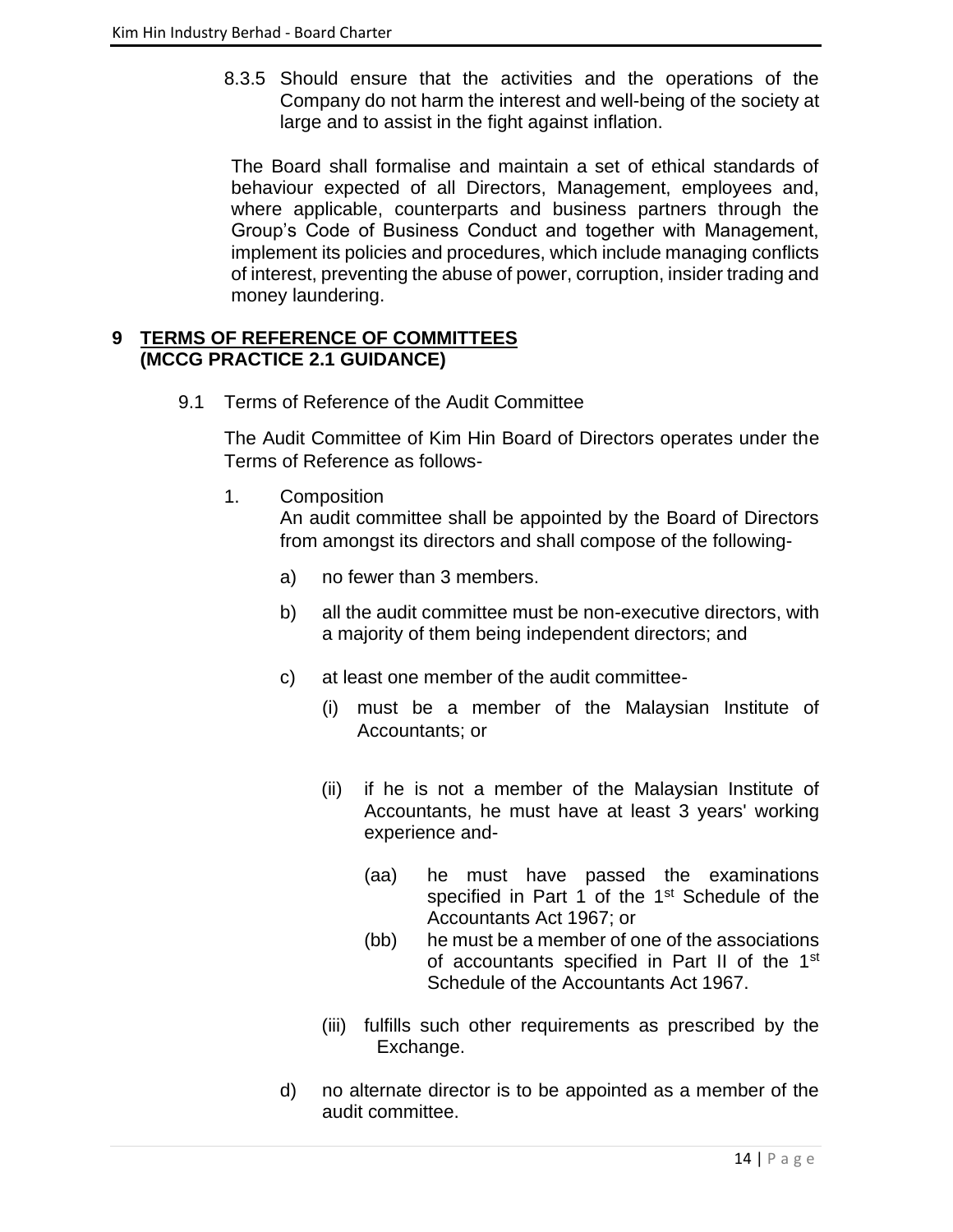- e) In the event of any vacancy in an audit committee resulting in the non-compliance of the above, the Company must fill the vacancy within 3 months.
- f) the Board of Directors must review the term of office and performance of an audit committee and each of its members at least once every 3 years to determine whether such audit committee and members have carried out their duties in accordance with their terms of reference.
- 2. Chairman of the Audit Committee

 The members of an audit committee shall elect a chairman from among their number who shall be an independent director.

3. Functions of the Audit Committee

The functions of the Audit Committee shall be as follows-

- (1) review the following and report the same to the Board of Director-
	- (a) with the external auditor, the audit plan;
	- (b) with the external auditor, his evaluation of the system of internal controls;
	- (c) with the external auditor, his audit report;
	- (d) the assistance given by the employees to the external auditor;
	- (e) the adequacy of the scope, functions, competency and resources of the internal audit functions and that it has the necessary authority to carry out its work;
	- (f) the internal audit programme, processes, the results of the internal audit programme, processes or investigation undertaken and whether or not appropriate action is taken on the recommendations of the internal audit function;
	- (g) the quarterly results and the financial statements, prior to the approval by the Board of Directors, focusing particularly on:
		- (i) changes in or implementation of major accounting policy changes;
		- (ii) significant matters highlighted including financial reporting issues, significant judgments made by management, significant and unusual events or transactions, and how these matters are addressed; and
		- (iii) compliance with accounting standards and other legal requirements.
	- (h) any related party transaction and conflict of interest situation that may arise within the Company or Group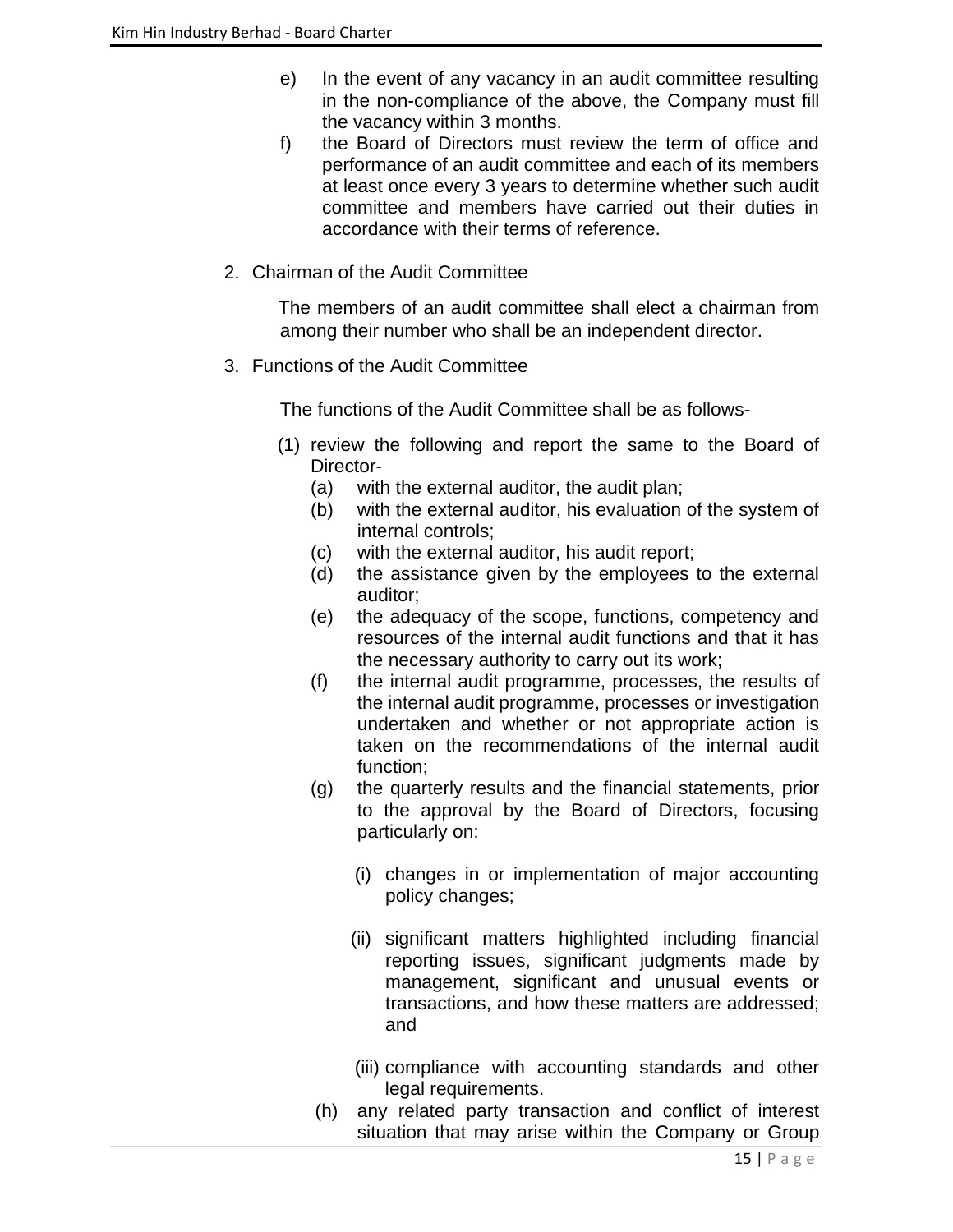including any transaction, procedure or course of conduct that raises question of management integrity;

- (i) any letter of resignation from the external auditors of the Company; and
- (j) whether there is reason (supported by grounds) to believe that the Company's external auditor is not suitable for re-appointment.
- (2) recommend the nomination of a person or persons as external auditors.
- 4. Rights of the Audit Committee
	- A) The duties of the Audit Committee shall be in accordance with the procedure determined by the Board of Directors and at the cost of the Company:
		- (a) have authority to investigate any matter within its terms of reference;
		- (b) have the resources which are required to perform its duties;
		- (c) have full and unrestricted access to any information pertaining to the Company;
		- (d) have direct communication channels with the external auditors and person(s) carrying out the internal audit function or activity;
		- (e) be able to obtain independent professional or other advice; and
		- (f) be able to convene meetings with the external auditors, the internal auditors or both, excluding the attendance of other directors and employees of the Company, at least twice a year.
	- B) Where an Audit Committee is of the view that a matter reported by it to the Board of Directors has not been satisfactorily resolved resulting in a breach of the Listing Requirements, the Audit Committee must promptly report such matter to the Exchange.
- 5. Procedure of Audit Committee Meetings

#### Calling a Meeting

a. Any member may call a meeting.

Page 15 of 26

b. Upon the request of external auditor, the Chairman of the Audit Committee shall convene a meeting of the committee.

Notice of Meeting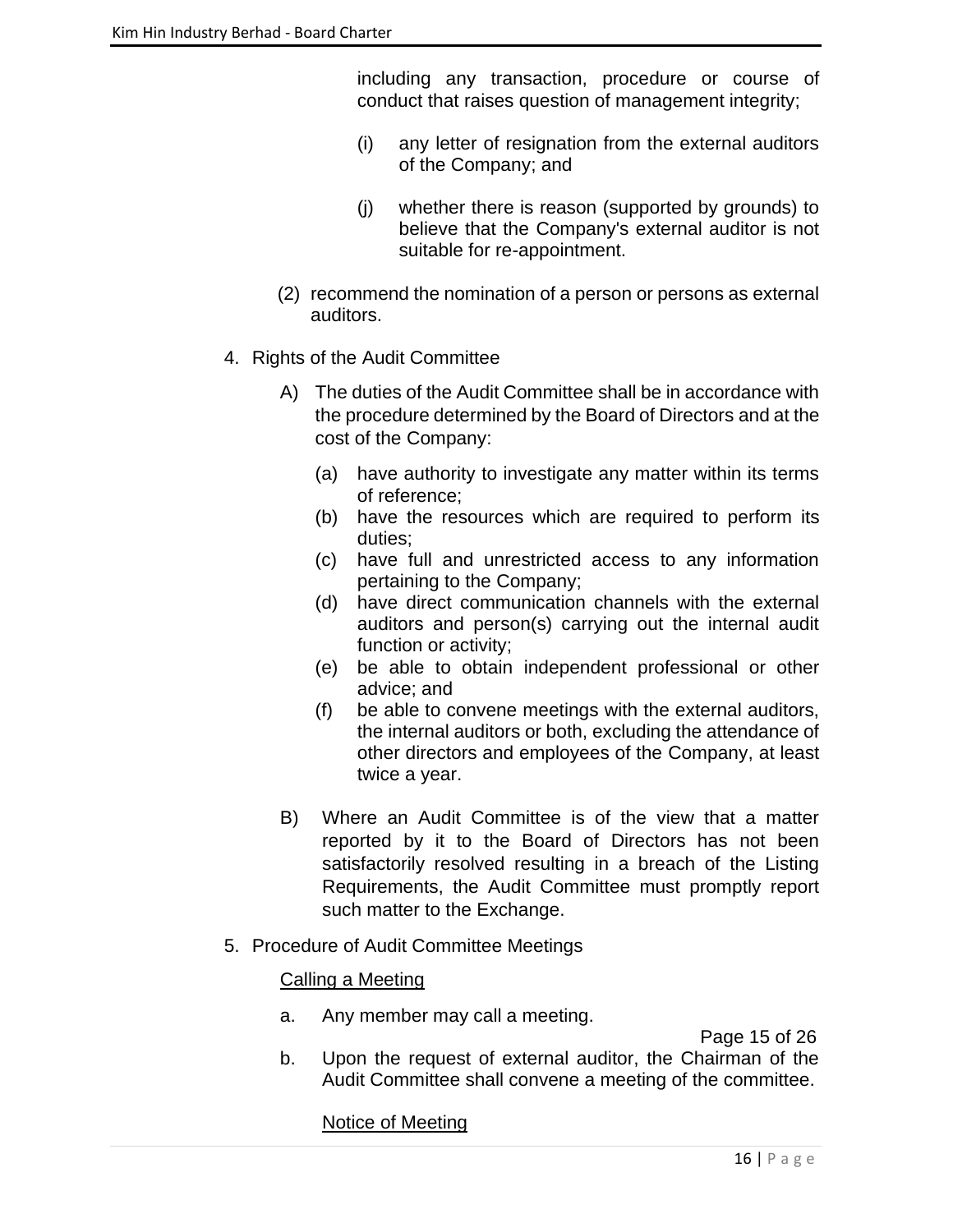Notice of meeting shall be circulated to members one week in advance. In case of shorter notice by majority in number of the members, the accidental omission to give notice of a meeting, or the non-receipt of such notice of a meeting, by any member shall not invalidate proceedings of a meeting.

# Quorum

To form a quorum of an audit committee meeting, the majority of members present must be independent directors.

# Attendance of other Directors and Employees

The other directors and employees may be invited to attend the Audit Committee meeting, specific to the relevant meeting.

# Voting and Proceedings

Questions arising of any Audit Committee meeting shall be decided by a majority of votes, each member having one (1) vote and in the case of equality of votes the Chairman shall have a second or casting vote.

#### **Minutes**

The Secretary shall be responsible for the custody, production and inspection of the Audit Committee minutes.

6. Audit Committee Report

The Audit Committee must prepare a report at each of the financial year that complies with subparagraphs (a) and (b) below:

- (a) The Audit Committee report must be clearly set out in the annual report of the Company.
- (b) The audit committee report shall include the following:
	- (i) the composition of the Audit Committee, including the name, designation (indicating the Chairman) and directorship of the members (including whether the directors are independent or otherwise);
	- (ii) the number of Audit Committee meetings held during the financial year and details of attendance of each audit committee member;
	- (iii) a summary of the work of the Audit Committee in the discharge of its functions and duties for that financial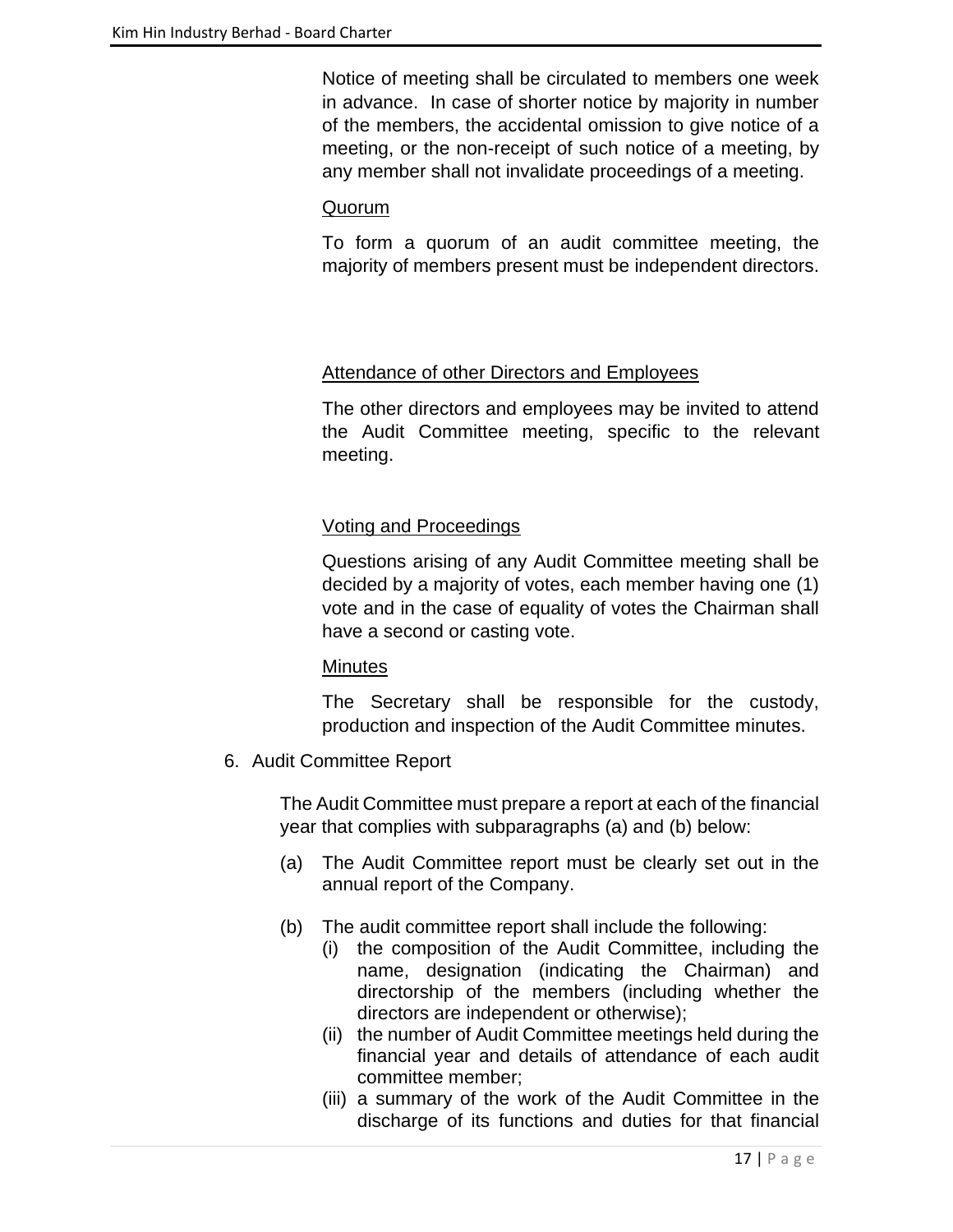year of the Company and how it has met its responsibilities; and

(iv) A summary of the work of the internal audit function.

# **9.2 Terms of reference of Risk Management Committee (MCCG PRACTICE 9.1)**

The composition of the Risk Management Committee is as follows:

| Category                           | No. of<br>directors/staff |
|------------------------------------|---------------------------|
| Independent Non-Executive Director |                           |
| <b>Executive Directors</b>         | 2                         |
| <b>Management Staff</b>            | 6                         |
| Total                              | 9                         |

The duties of the Risk Management Committee are as follows:

- review and recommend overall risk management policies and processes, risk management tolerances and parameters used in establishing these tolerances;
- review the Company's risk profile and the mitigation plans to address significant residual risks;
- monitor significant risks through review of risk-related performance measures, and progress on action plans; and
- review the Corporate Risk Management Policy and Risk Management Framework annually to ensure that they are both relevant and viable in providing context for risk management activities at all levels of the Group.

#### Specific Duties:

- Act as an agent of the Board to ensure that all decisions relating to risk activities taken by the Board are implemented and monitored throughout the Group;
- Design and implement an appropriate and robust Group Governance infrastructure and ensure it reflects the risk appetite set by the Board;
- Monitor the effectiveness of the Group Governance infrastructure (including the internal control environment) as a whole and make recommendations on improvements, to the Board where necessary;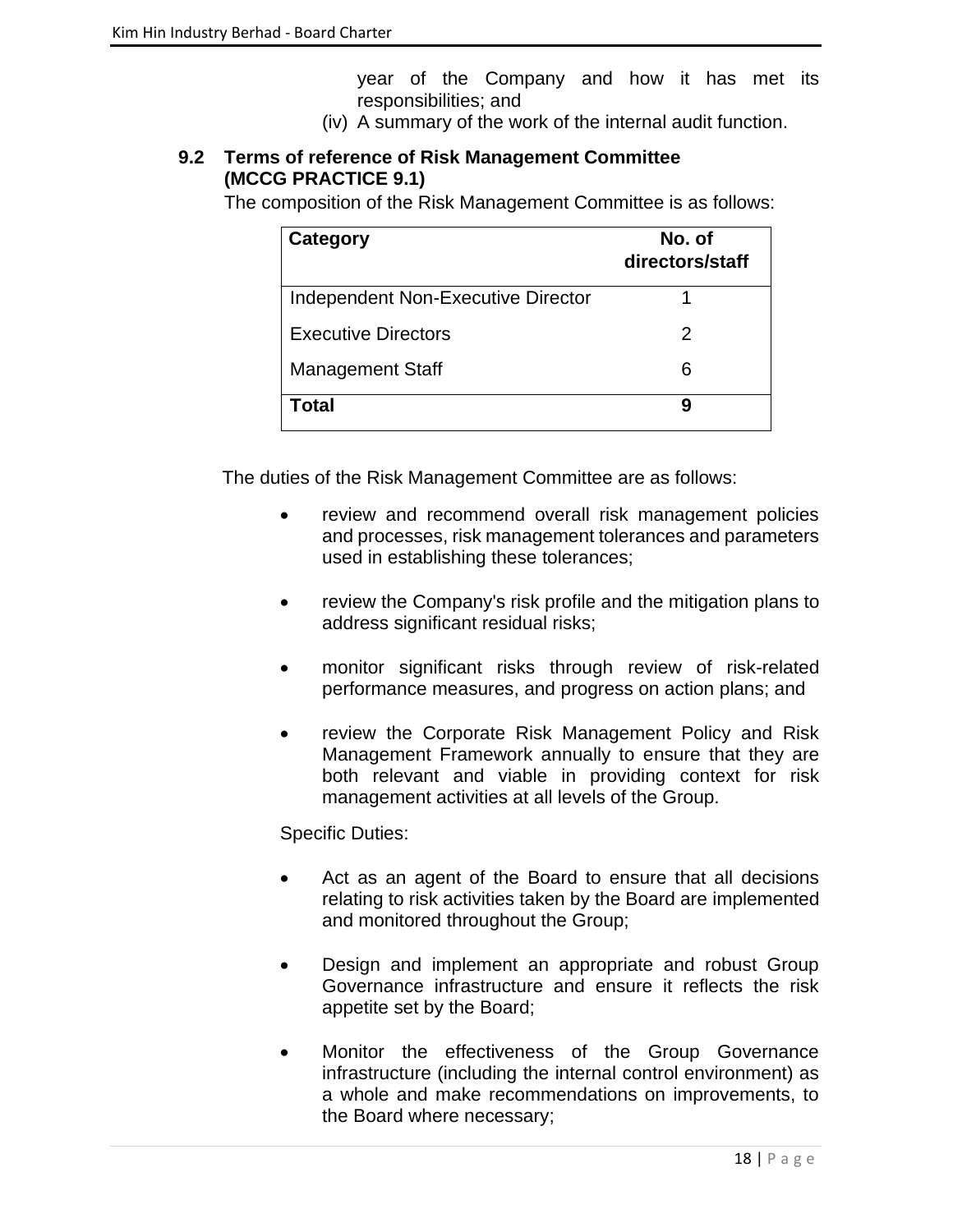- Ensure mitigation strategies/action plans have been enacted by relevant business units and are operating effectively;
- Align and promulgate policy guidelines with the business objectives set by the Board;
- Ensure that risk responsibility is being correctly transacted throughout the Group;
- Ensure that changing risk circumstances within the Group are communicated to the Board;
- Communicate and advise on expected standards in risk management and decisions taken to all areas of the business;
- Approve policy framework, set by relevant sub-committees, for measuring the controlling Group market, liquidity, credit and operational risks;
- Review all Group compliance monitoring reports on the members of the Group to ensure that requisite action is taken promptly to correct any deficiencies and report exceptions to the Board;
- Provide a quarterly report for the Board on the effectiveness of the risk management.

Other miscellaneous activities;

- Risk management training
- Publishing risk management policies and procedures
- Risk management communication with the business
- Technology to support Group Governance infrastructure

#### **9.3 Terms of Reference of Nomination Committee**

1. Appointment/Composition

The Committee shall be appointed by the Board and shall consist of not less than 2 members consist exclusively of non-executive directors of whom the majority are independent.

An alternate director shall not be appointed as a member of the Committee.

The members of the Committee shall elect a Chairman from amongst their number who shall be an independent director.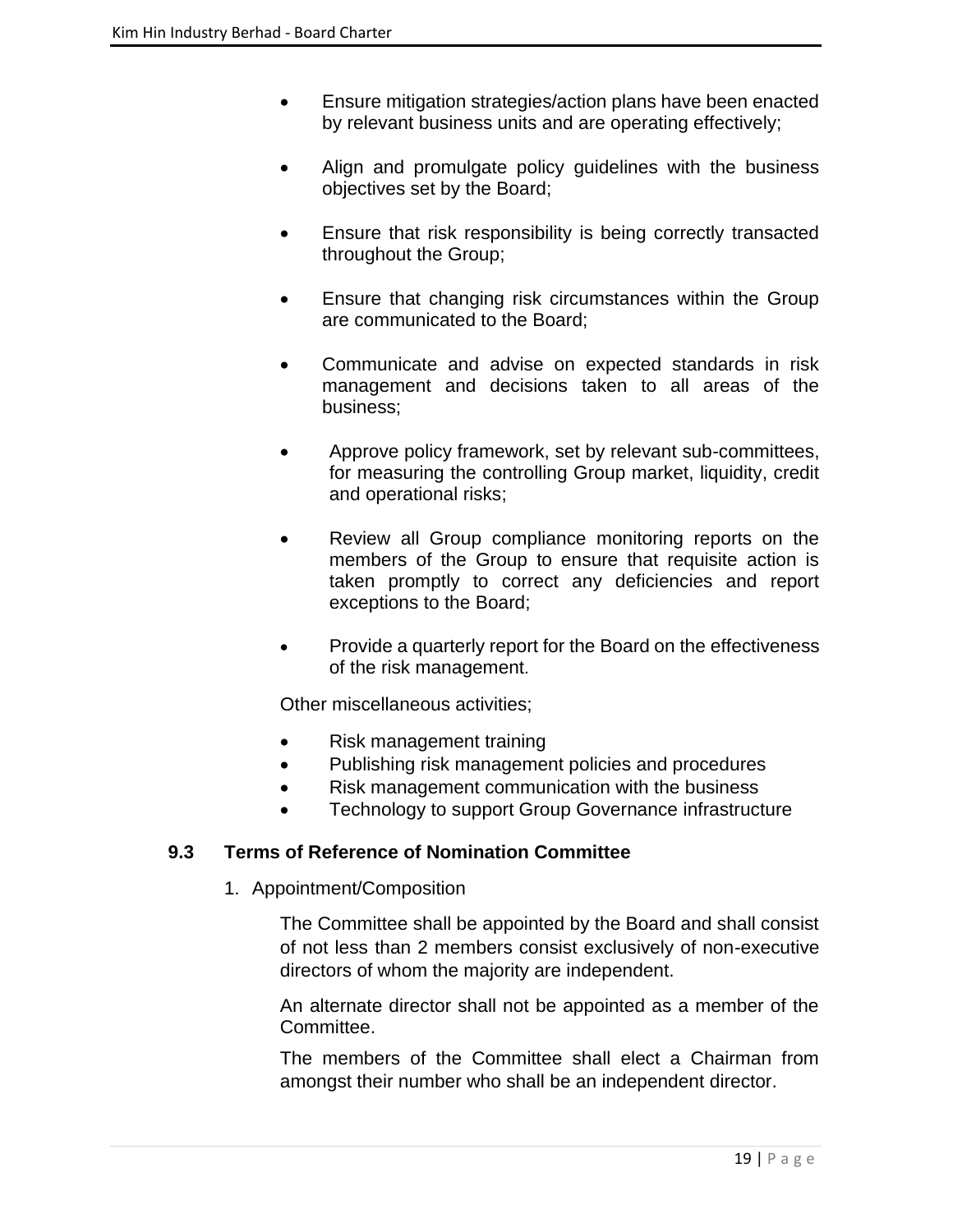If the number of members of the Committee is reduced to below 2, the Board shall within 3 months appoint such number of new members as may be required to make up the minimum of 2 members.

2. Authority

The Committee is authorised by the Board for proposing new nominees for the board and for assessing directors on an on-going basis. The primary purpose of the Committee is to ensure an appropriate structure for management succession and development, which would be an effective process for director selection and tenure.

The Committee shall have unrestricted access to all of the Group's personnel records and other independent information, which shall be treated in strict confidentiality to enable it to discharge its duties.

It is also authorised by the Board to seek outside legal or other independent advice and to secure attendance of outside experts if it considers necessary.

The Committee is authorized to carry out the duties mentioned below.

- 3. Duties
	- (b) Nomination and screening of board member candidates;
	- (c) Review of required mix of skills and experience and other qualities required for the Board to function completely and efficiently;
	- (d) Evaluation of the performance of the Board, committees and its members.The Nomination Committee needs to take into account the review of the audit committee as specified in the Paragraph 15.20 of the Listing Requirements;
	- (e) Evaluation of the chief financial officer's character, experience, integrity, competence and time to effectively
	- (f) discharge his role in accordance with Paragraph 2.20A of the Listing Requirements;
	- (g) Review, on an annual basis, the independence of Independent Directors;
	- (h) Termination of membership of individual directors in accordance with policy, for cause or other appropriate reasons;
	- (i) Coordination of Board Agenda and Meeting Schedules
	- (j) Assignment of Committee membership and review the directors' rotational retirement;
	- (k) Training and Orientation of directors;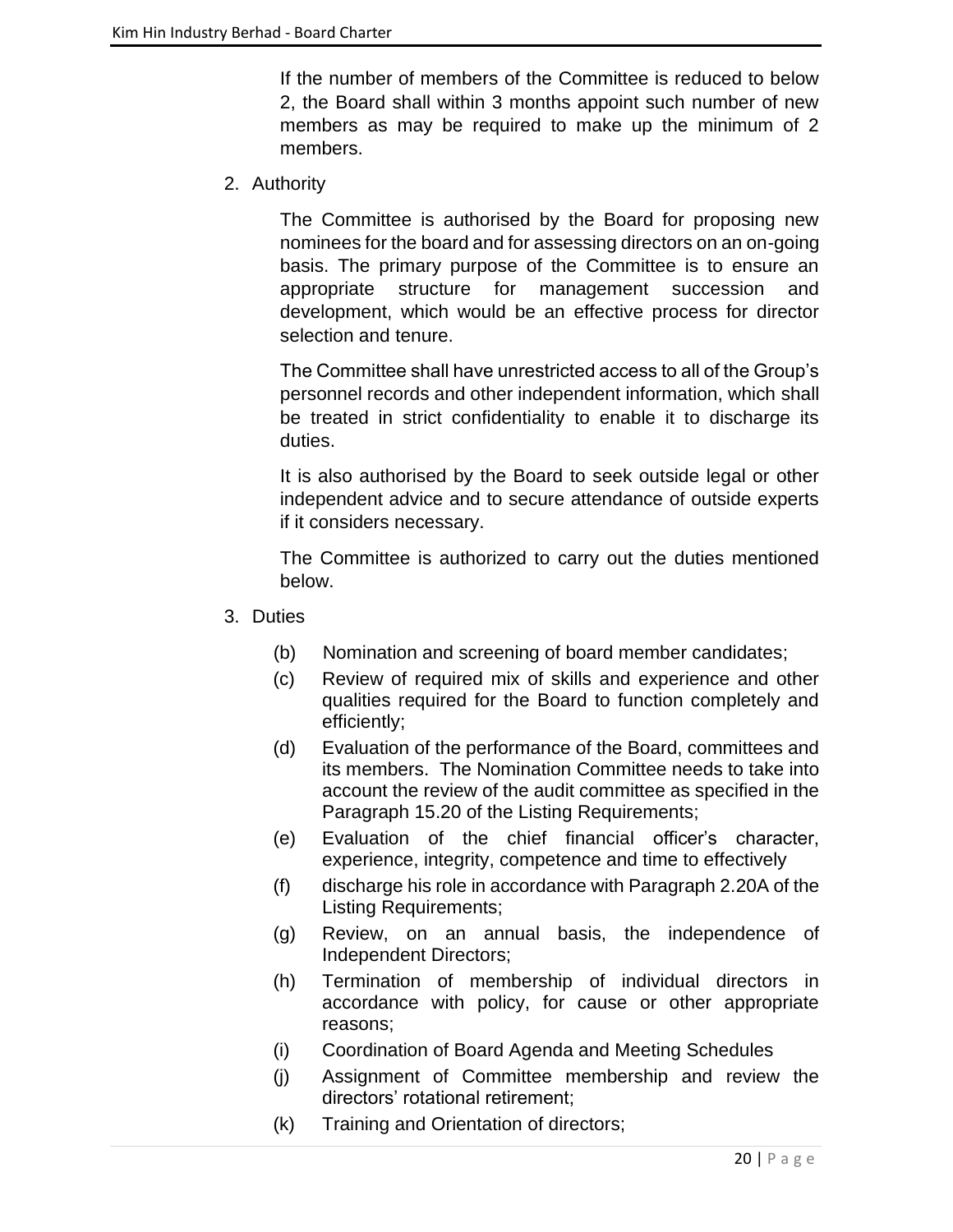- (l) In conjunction with the Group Managing Director ("GMD") and the Remuneration Committee, development of the GMD's mission and objectives, and annual evaluation of the performance of GMD; and
- (m) Establish succession planning process for executive directors and senior executives, officers and key group managers.
- 4. Frequency and Attendance

The Committee shall hold at least 1 regular meeting a year and such additional meetings as the Chairman shall decide in order to fulfil its duties. The Committee may invite any person to any particular committee meeting only at its invitation, specific to the relevant meeting.

A quorum of the Committee shall be 2 members and majority of members present must be independent directors.

The Company Secretary shall be the Secretary of the Committee.

The minutes of the each meeting shall be tabled at the Board Meeting of the Company.

# **9.4 Terms of reference of Remuneration Committee**

1. Appointment/Composition

The Committee shall be appointed by the Board and shall consist of not less than 3 members of whom the majority shall be nonexecutive Directors.

An alternate director shall not be appointed as a member of the Committee.

The members of the Committee shall elect a Chairman from amongst their number who shall be an independent director.

If the number of members of the Committee is reduced to below 3, the Board shall within 3 months appoint such number of new members as may be required to make up the minimum of 3 members.

The Committee's terms of office and performance is subject to review by the Board every 3 years to determine whether the Committee has carried out their duties in accordance with the Terms of Reference.

2. Authority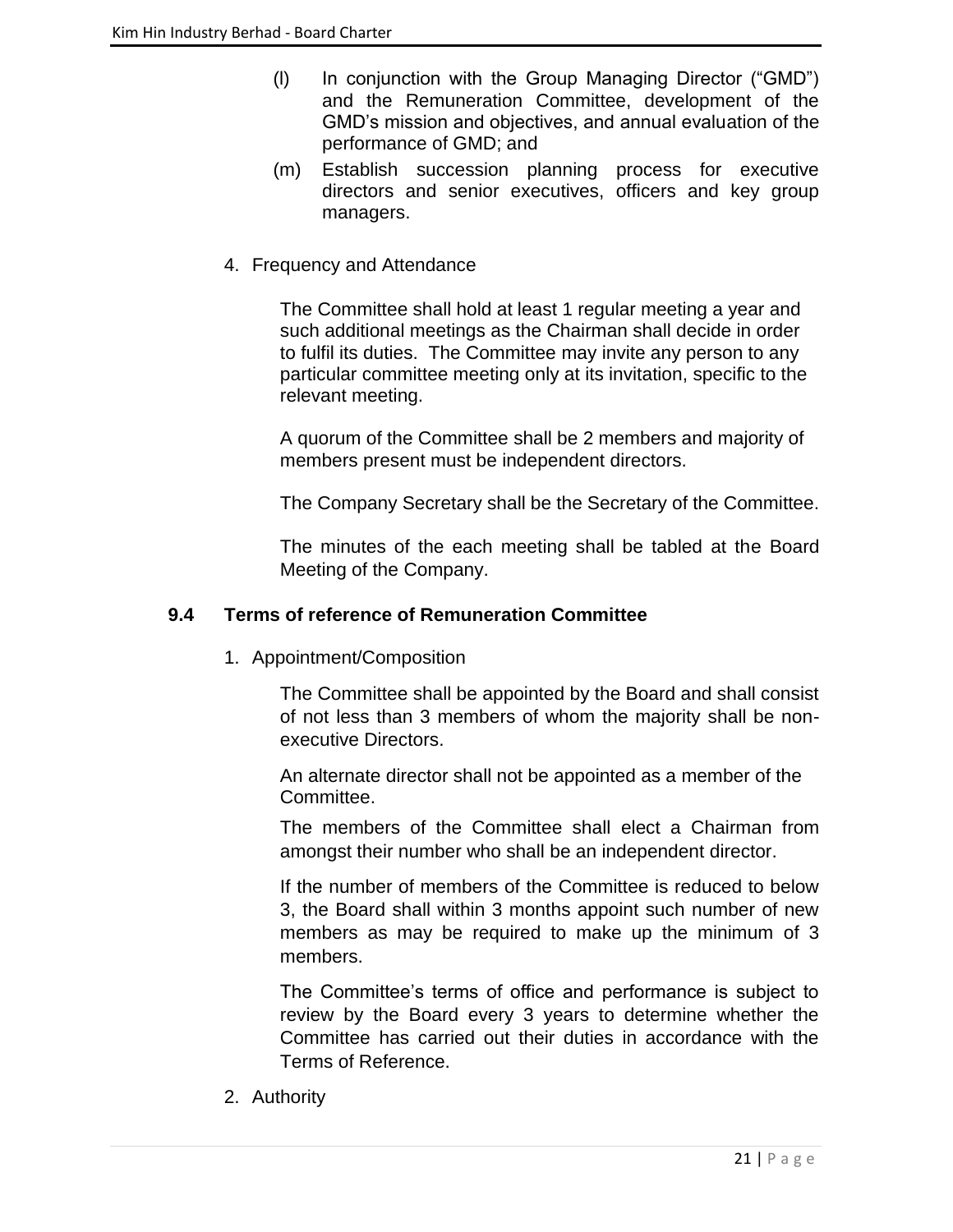The Committee is authorised by the Board to recommend to the Board the remuneration of the executive director in all its form. The actual decision as to the level of remuneration payable will be the responsibility of the full board after considering the recommendations of the Remuneration Committee. It has unrestricted access to all of the Group's executive directors records to enable it to discharge its duties.

Executive directors should play no part in decisions on their own remuneration. The determination of remuneration packages of non-executive directors, including non-executive chairmen should be a matter for the board as a whole. The individuals concerned should abstain from discussion of their own remuneration.

The Committee is authorized to carry out the duties mentioned below.

- 3. Duties
	- (1) Establish a compensation strategy,
	- (2) Establish compensation policies and programs,
	- (3) Establish compensation levels of directors, Managing Director, presidents, top officers, and management group. (Full Board must approve compensation of directors and Managing Director),
	- (4) Establish management development plans,
	- (5) Establish compensation and employee benefit plans
	- (6) Administration of stock bonus plans, stock option plans and
	- (7) Establishment of other executive and director compensation arrangements.
- 4. Frequency and Attendance

The Committee shall hold at least 1 regular meeting a year and such additional meetings as the Chairman shall decide in order to fulfil its duties. The Committee may invite any person to any particular committee meeting only at its invitation, specific to the relevant meeting.

A quorum of the Committee shall be 2 members and majority of members present must be independent directors.

The Company Secretary shall be the Secretary of the Committee.

The minutes of each meeting shall be tabled at the Board Meeting of the Company.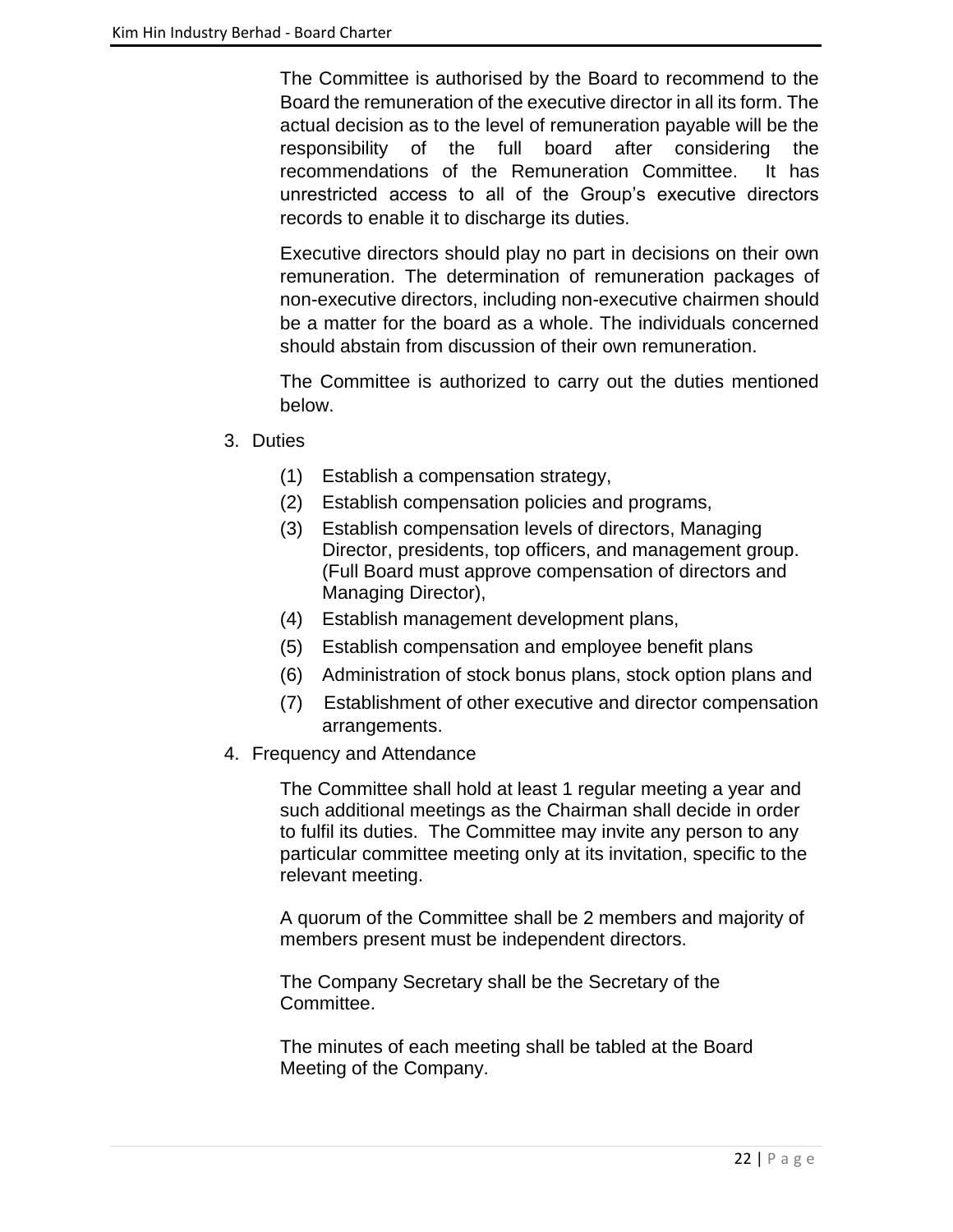# **10 REMUNERATION (MCCG PRACTICE 6.1)**

Paragraph 7.23 of the Listing Requirements on Remuneration of Directors states that fees payable to non-executive directors shall be by a fixed sum, and not by a commission on or percentage of profits or turnover. Salaries payable to executive directors may not include a commission on or percentage of turnover. Paragraph 7.24 on Increase in Directors' remuneration further states that fees payable to directors shall not be increased except pursuant to a resolution passed at a general meeting, where notice of the proposed increase has been given in the notice convening the meeting. Paragraph 7.31 on Appointment of Alternate Director goes on state that a director may appoint a person approved by a majority of his co-directors to act as his alternate, provided that any fee paid by the company to the alternate shall be deducted from that director's remuneration.

Article 93 of the Company's Articles of Association stipulates the following:-

- (a) the fees of the directors shall from time to time be determined by a resolution of the Company in general meeting. Provided that such fees shall not be increased except pursuant to a resolution passed at a general meeting, where notice of the proposed increase has been given in the notice convening the meeting.
- (b) The Directors may also be paid all travelling, hotel and other expenses properly incurred by them in attending and returning from meetings of the Directors or any Committee of the Directors or general meetings of the Company or in connection with the business of the Company.
- (c) Save as provided in (a) hereof, an executive Director shall, subject to the terms of any agreement (if any) entered into in any particular case, receive such remuneration (whether by way of salary, commission or participation in profits, or partly in one way and partly in another) but shall not include a commission on a percentage of turnover as the Directors may determine. All remuneration, other than the fees provided for in (a) hereof, payable to the non-executive Directors shall be determined by a resolution of the Company in general meeting.
- (d) Fees payable to non-executive Director shall be a fixed sum, and not by a commission on or percentage of profits or turnover.
- (e) Salaries payable to executive Directors may not include a commission on or percentage of turnover.
- (f) All fees paid to an Alternate Director shall be such as shall be agreed between himself and the Director nominating him and shall be paid out of the remuneration of the later.

The Malaysian Code on Corporate Governance 2012 recommends that the Board should establish formal and transparent remuneration policies and procedures to attract and retain directors. Fair remuneration is critical to attract, retain and motivate directors. The remuneration package should be aligned with the business strategy and long-term objectives of the Company. Remuneration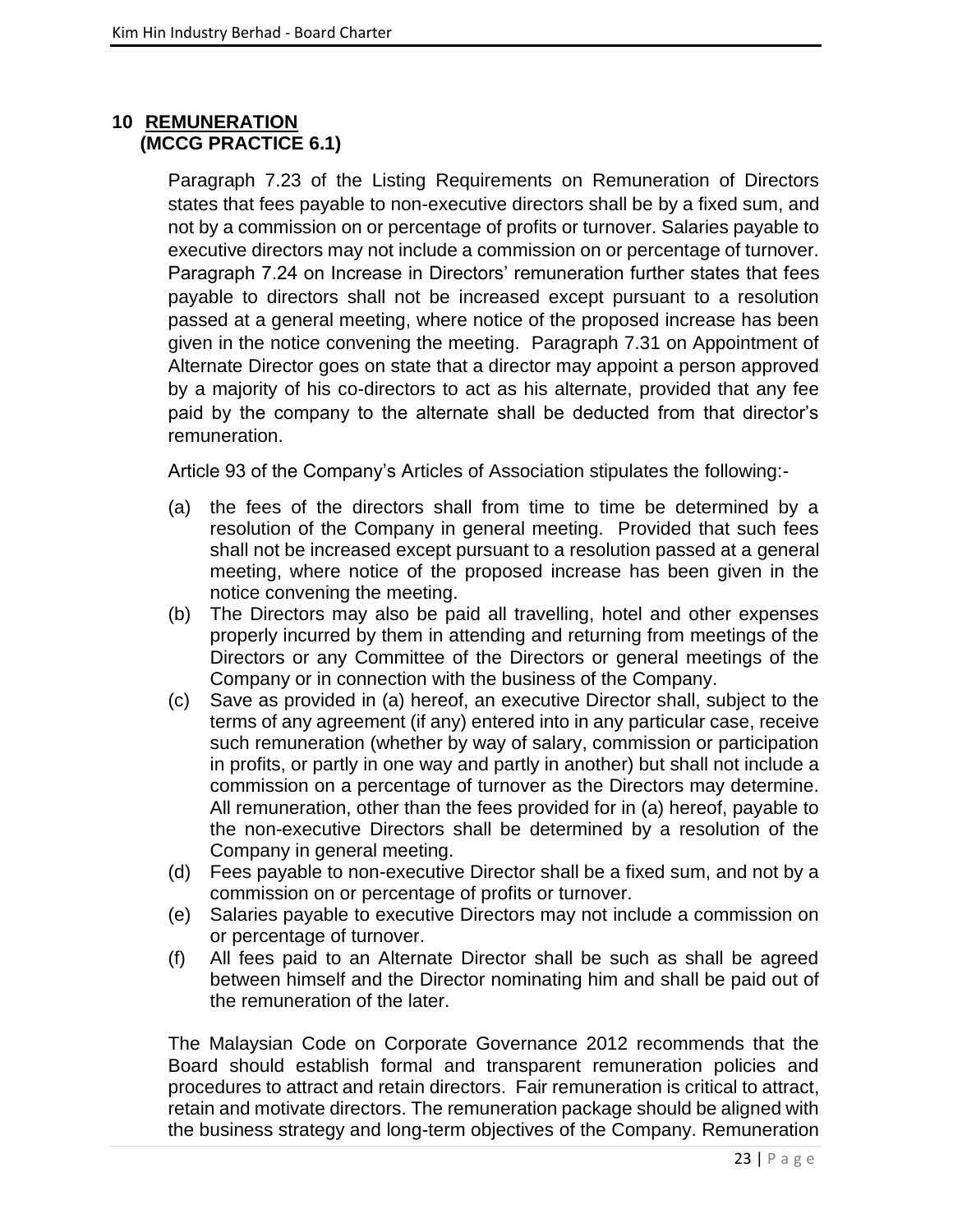of the Board should reflect the Board's responsibilities, expertise and complexity of the Company's activities.

#### **Remuneration policies**

The Remuneration Committee has agreed a framework of policies within which it sets the remuneration package for each executive director. The committee also agrees the principles underlying remuneration for other senior executives.

The basic objectives of these policies are that executives, including executive directors, should receive compensation which is appropriate to their scale of responsibility and performance, and which will attract, motivate and retain executives of the necessary calibre. We believe that basic salary should be competitive in the relevant market and if performance exceeds the targets set total compensation should rise to an appropriate level. The Remuneration Committee aims to balance the entire compensation package so as to help the director attain, and encourage him or her to retain, a long-term interest in the company.

#### **Summary of remuneration**

The remuneration packages of executive directors consist of annual salary, health and car benefits, indemnity insurance, an annual bonus plan and pension contributions. Performance targets are established to achieve consistency with the interests of shareholders, with an appropriate balance between long- and short-term goals.

#### **Executive directors' remuneration**

According to Article 94 of the Company's Articles of Association, if any Director being willing shall be called upon to perform extra services or to make any special exertions in going or residing away from his usual place of business or residence for any of the purposes of the Company or in giving special attention to the business of the Company as a member of a committee of Directors, the Company may remunerate the Director so doing (if he is an executive director) either by a fixed sum or otherwise (other than by a sum to include a commission on or percentage of turnover) as may be determined by the Board provided that in the case of non-executive Directors of the Company, the said remuneration shall be by way of a fixed sum and shall not include a commission on or percentage of profits or turnover.

In the case of Executive Director, such fee may be either in addition to or in substitution for his share in the fee from time to time provided for the Directors.

In setting annual salary levels the committee compares KHIB's remuneration packages with those for jobs of similar type and seniority in relevant national companies. The comparisons consider the relative size of each company in terms of sales, profits and number of employees, its market capitalisation, the complexity of its operations and the spread of its business. It also considers,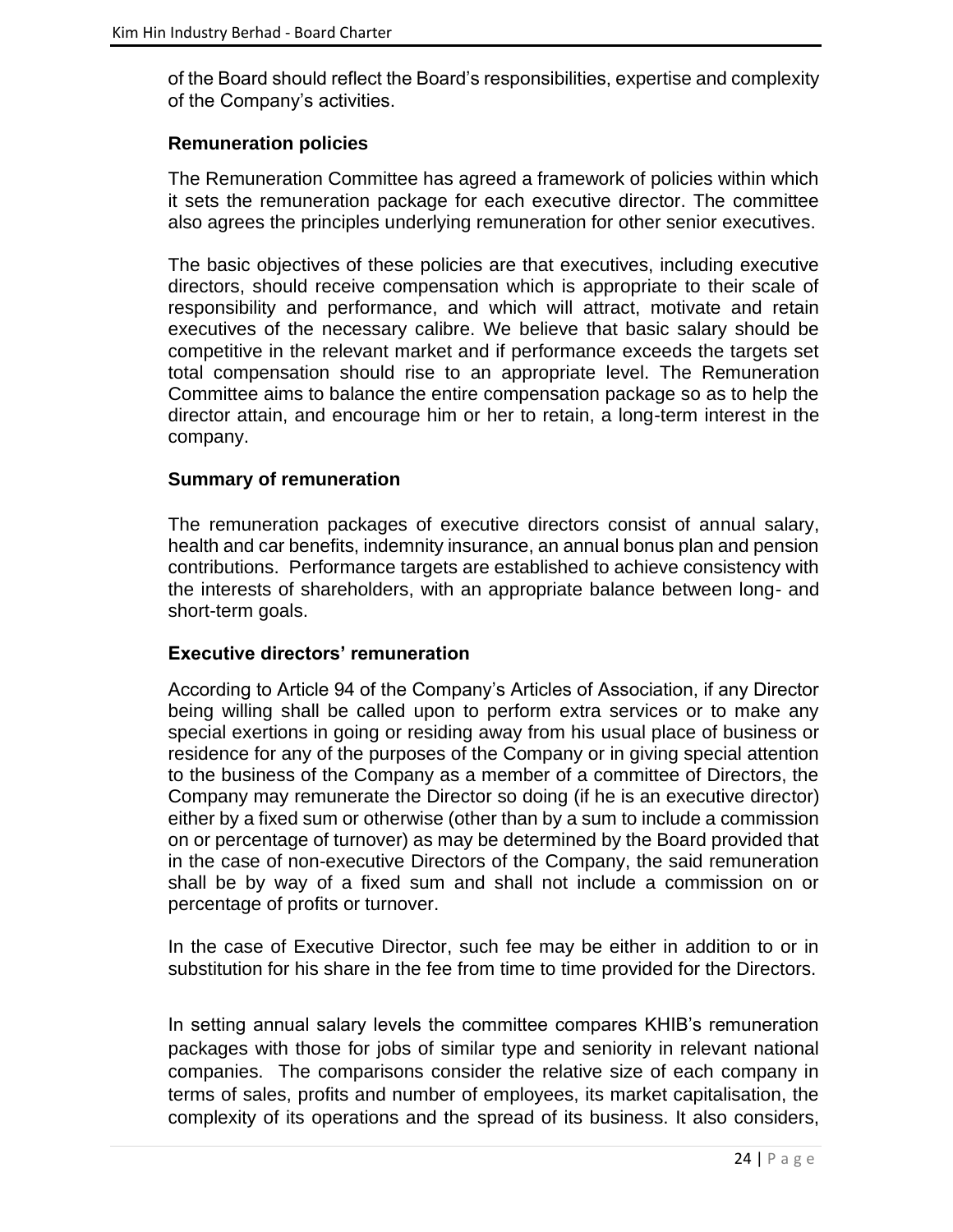*inter alia,* the company's operating performance in the previous year and the Malaysia inflation rate over the same period.

#### **Executive directors' bonuses**

The company sets annual bonus targets, which are relevant to the objectives of the year. The targets were designed to align directors' interests with shareholders and covered first, the company's objectives, second the growth in operating profit and third, the growth in earnings per share.

- A) If the employment of the Director shall be terminated by any reason whatsoever other than stipulated hereunder as follows:-
	- 1) the Director is guilty of any gross default or misconduct in connection with or affecting the business of the Company or
	- 2) in the event of any serious or repeated breach or nonobservance by the Director of any of the stipulations contained in the service contracts or
	- 3) if the Director becomes bankrupt or makes any composition or enters into any deed of arrangement with his creditors or
	- 4) if the Director is convicted of any arrestable criminal offence other than an offence under road traffic legislation for which a fine or non-custodial penalty is imposed or
	- 5) if the Director shall become of unsound mind or
	- 6) if the Director resigns as a director of the Company otherwise than at the request of the Company.
- B) The Company shall pay a compensation to the Director equivalent to the maximum sum of RM250,000 for each year of service. In addition to the above in the event of the termination of employment under Clause A above or otherwise the Director shall be entitled to the following:
	- 1) to purchase the car provided at book value;
	- 2) the transfer of a club membership of his choice ; and
	- 3) all bonuses, allowances and benefits incurred herein to be prorated until the day of termination.

It is the Board's policy that executive directors, in the interests of their development to the benefit of KHIB, may serve as non-executive directors on the boards of other companies and may each, as a general rule, retain remuneration from such appointments.

#### **11. MEETINGS**

1. Selection of Agenda Items for Board Meetings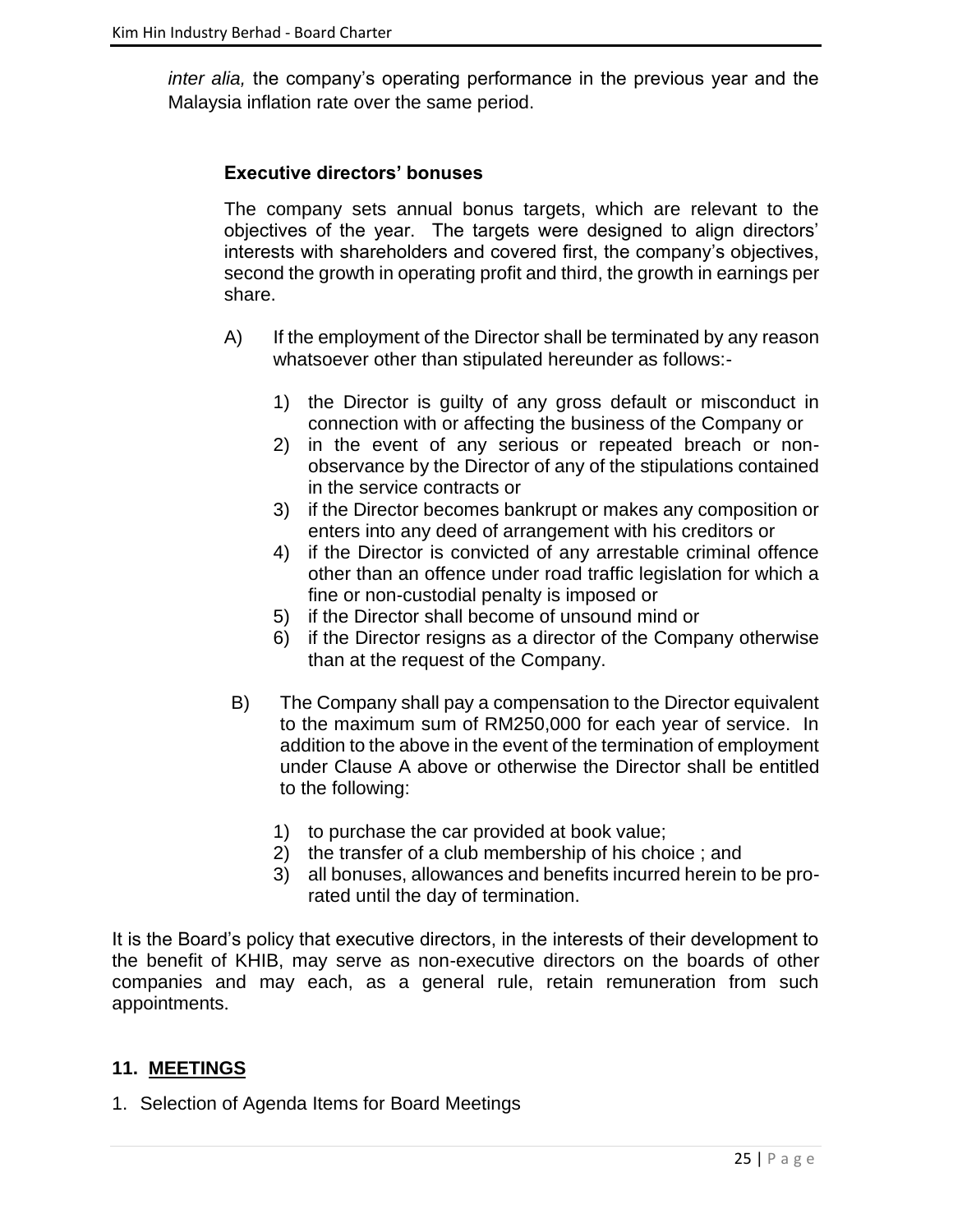The Chairman of the Board and the Managing Director will establish the agenda for each Board meeting.

Each Board member is free to suggest the inclusion of item(s) on the agenda.

2. Board Materials Distributed in Advance

It is the opinion of the Board that information and data that is important to the Board's understanding of the business be distributed in writing to the Board before the Board meets. The Management will make every attempt to see that this material is as brief as possible while still providing the desired information.

3. Board Presentations

As a general rule, presentations on specific subjects should be sent to the Board members in advance so that Board meeting time may be conserved and discussion time focused on questions that the Board has about the material. On those occasions in which the subject matter is too sensitive to put on paper, the presentation will be discussed at the meeting.

# **12. ROLE OF COMPANY SECRETARY (MCCG PRACTICE 1.4)**

The Board of the Company is supported by a qualified and competent Company Secretary, who plays an important advisory role and fulfils the functions for which she has been appointed. The increasing complexity of corporate law and listing rules, better awareness of corporate governance and higher acceptance of sustainability concepts, have all contributed to the importance of the Company secretary.

The Company secretary plays an important role in advising the board, usually through the chairman, on governance matters and in ensuring that there is an effective system of corporate governance in place.

The Company secretary also plays a key role in guiding and advising the board on compliance matters such as Company law and listing requirements. In order to contribute and function effectively, the Company secretary must be qualified, experienced and capable of carrying out duties attached to the post.

In addition, the Company secretary has to keep herself abreast with the many developments around corporate and securities law, listing rules and corporate governance practices. Accordingly, a structured training programme should be in place for the Company secretary to maintain his or her knowledge and skills.

The Company secretary is responsible to furnish board papers and on this count, not only must the board papers be timely, they should also contain information at an adequate level of detail. (Practice 1.5 of MCCG**)** calls for board papers to be circulated at least five business days before a board meeting.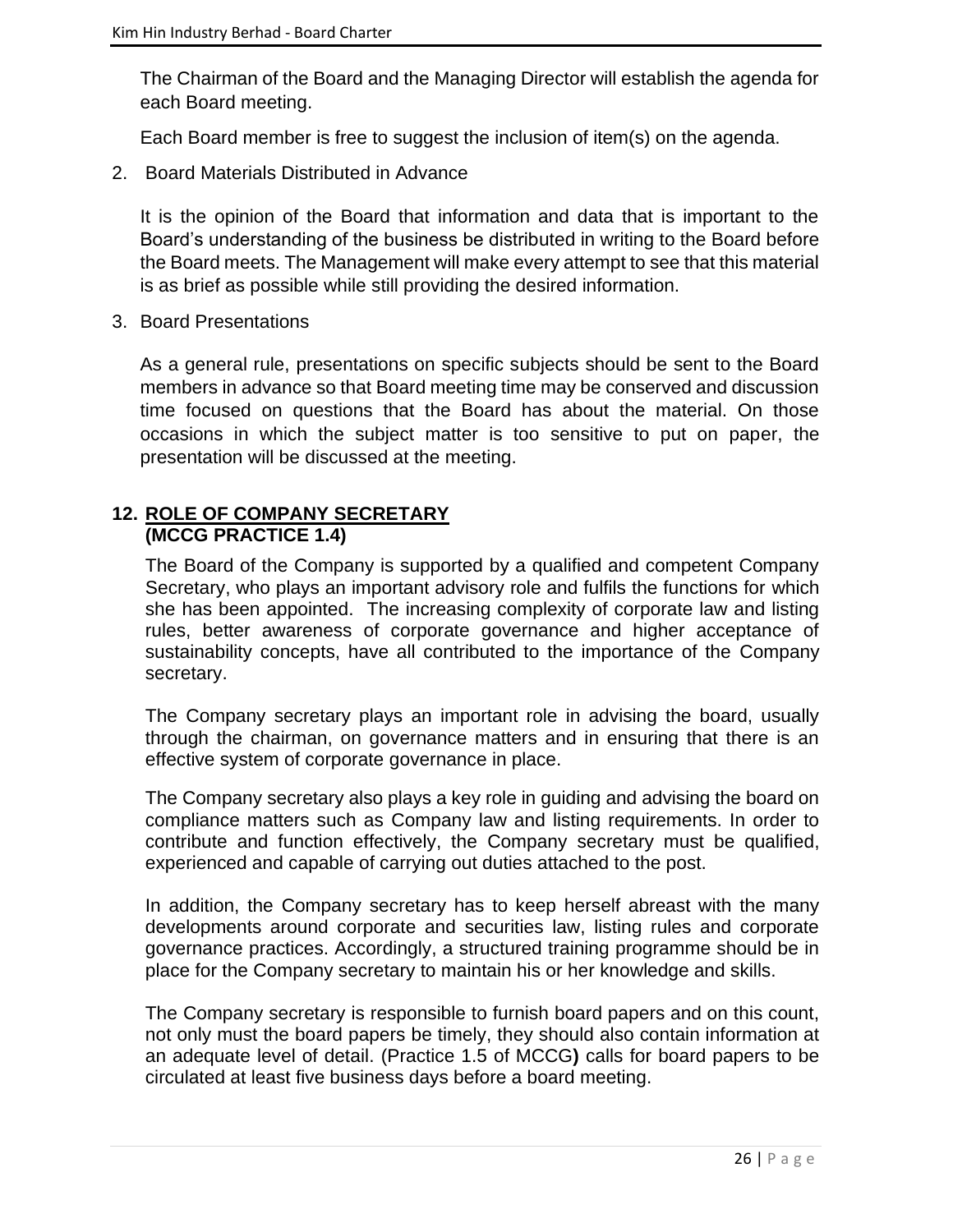In terms of board discussions, it is in the directors' enlightened interest that the deliberations are recorded in an adequate and timely manner.

This includes comments by each director, how the directors voted and whether pertinent objections and reservations have been minuted accordingly.

# **13. ACCESS TO INDEPENDENT PROFESSIONAL ADVICE**

In discharging directors' duties, each member of the Board is entitled to obtain independent professional advice at the cost of the Company.

If a director considers that such advice is necessary, the director shall first discuss with the Chairman and, having done so shall be free to proceed. The director should provide proper notice to the Company Secretary of the intention to seek independent advice and shall provide the name(s) of the professional advisor(s) that he / she intends to contact, together with a brief summary of the subject matter for which professional advice is sought. The Company Secretary shall provide written acknowledgement of acceptance of notification. In the event that one or more directors seek to appoint one or more advisors, the Chairman should take steps to facilitate discussions to arrive at a consensus.

Fees for the independent professional advice will be payable by the Company but proper approval of the Chairman will be required.

For avoidance of doubt, the above restriction shall not apply to executive directors acting in furtherance of their executive responsibilities and within their delegated powers.

For the purpose of this section, independent professional advice shall include advice sought from legal experts, accountants or other professional advisor and consultants. Independent professional advice shall exclude any advice concerning personal interests of directors (such as with respect to their contracts or disputes with the Group), unless these are matters affecting the Board as a whole.

#### **14. COMMUNICATION WITH STAKEHOLDERS (MCCG PRINCIPLE C I, PRACTICE 11)**

The Board ensures there is effective, transparent and regular communication with its stakeholders, to provide stakeholders a better appreciation of the Company's objectives and the quality of its management.

The Board ensures that shareholders are given sufficient notice and time to consider the resolutions that will be discussed and decided at the General Meeting and proactive measures shall be taken to ensure that shareholders are able to participate at General Meetings.

# **15. WHISTLEBLOWING POLICY**